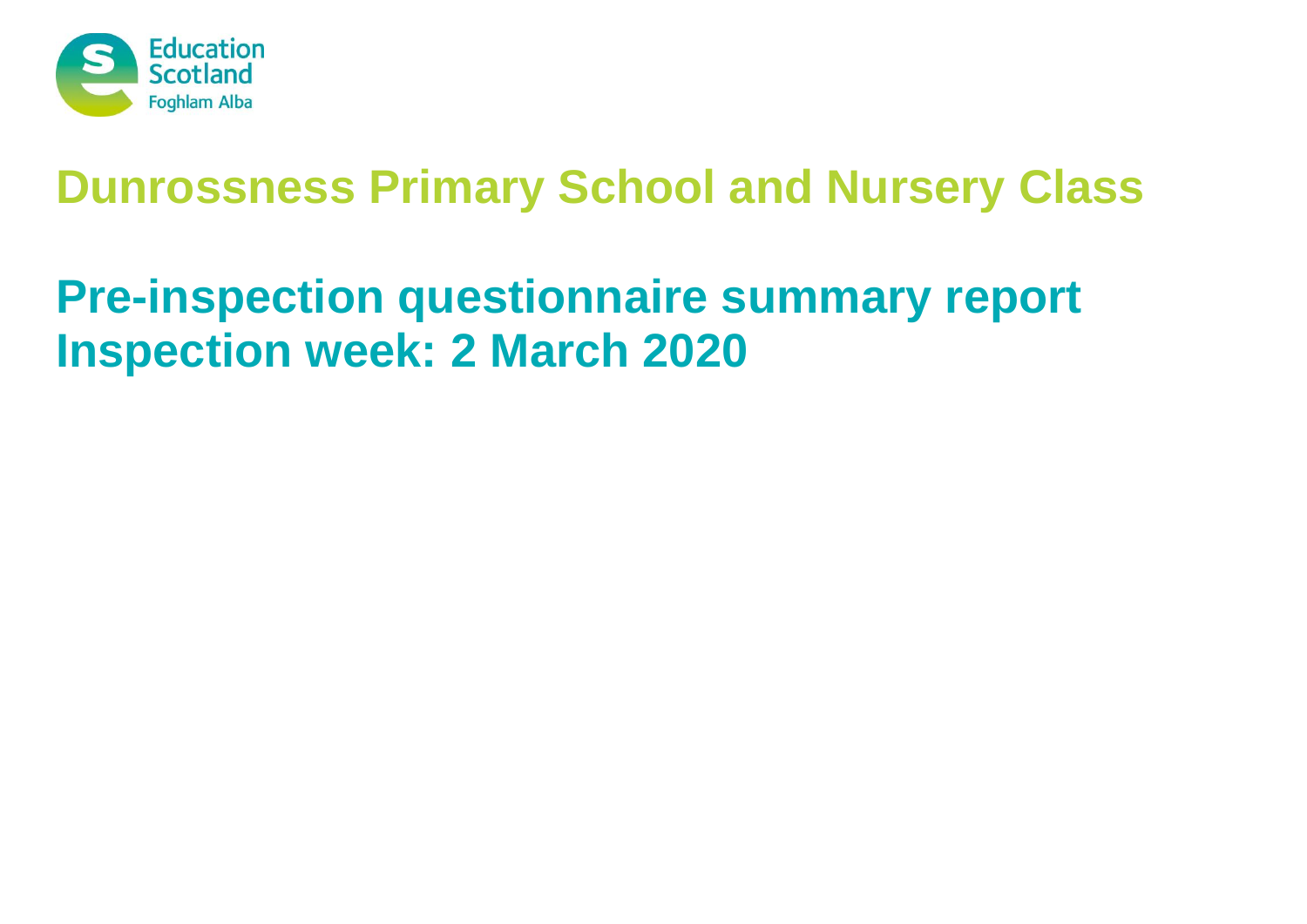# **Questionnaire for children in primary stages (01)**

| Q<br>No. | <b>Question</b>                                                                                                      | <b>Response</b><br><b>Count</b> | Agree<br>$\%$ | <b>Disagree</b><br>℅ | Don't<br>know % | Didn't<br>answer % |
|----------|----------------------------------------------------------------------------------------------------------------------|---------------------------------|---------------|----------------------|-----------------|--------------------|
| 4        | I feel safe when I am at school.                                                                                     | 66                              | 75.76         | 4.55                 | 19.7            | 0.00               |
| 5        | My school helps me to feel safe.                                                                                     | 66                              | 71.21         | 1.52                 | 24.24           | 3.03               |
| 6        | I have someone in my school I can speak to if I am upset or worried about<br>something.                              | 66                              | 75.76         | 7.58                 | 16.67           | 0.00               |
|          | Staff treat me fairly and with respect.                                                                              | 66                              | 77.27         | 13.64                | 9.09            | 0.00               |
| 8        | Other children treat me fairly and with respect.                                                                     | 66                              | 62.12         | 6.06                 | 31.82           | 0.00               |
| 9        | My school helps me to understand and respect other people.                                                           | 66                              | 89.39         | 0.00                 | 10.61           | 0.00               |
| 10       | My school is helping me to become confident.                                                                         | 66                              | 71.21         | 7.58                 | 19.7            | 1.52               |
| 11       | My school teaches me how to lead a healthy lifestyle.                                                                | 66                              | 86.36         | 0.00                 | 13.64           | 0.00               |
| 12       | There are lots of chances at my school for me to get regular exercise.                                               | 66                              | 93.94         | 1.52                 | 4.55            | 0.00               |
| 13       | My school offers me the opportunity to take part in activities in school beyond the<br>classroom and timetabled day. | 66                              | 95.45         | 1.52                 | 3.03            | 0.00               |
| 14       | I have the opportunity to discuss my achievements outwith school with an adult in<br>school who knows me well.       | 66                              | 72.73         | 7.58                 | 19.7            | 0.00               |
| 15       | My school listens to my views.                                                                                       | 66                              | 68.18         | 7.58                 | 24.24           | 0.00               |
| 16       | My school takes my views into account.                                                                               | 66                              | 66.67         | 10.61                | 22.73           | 0.00               |
| 17       | I feel comfortable approaching staff with questions or suggestions.                                                  | 66                              | 53.03         | 25.76                | 21.21           | 0.00               |
| 18       | Staff help me to understand how I am progressing in my school work.                                                  | 66                              | 75.76         | 6.06                 | 18.18           | 0.00               |
| 19       | My homework helps me to understand and improve my work in school.                                                    | 66                              | 57.58         | 13.64                | 27.27           | 1.52               |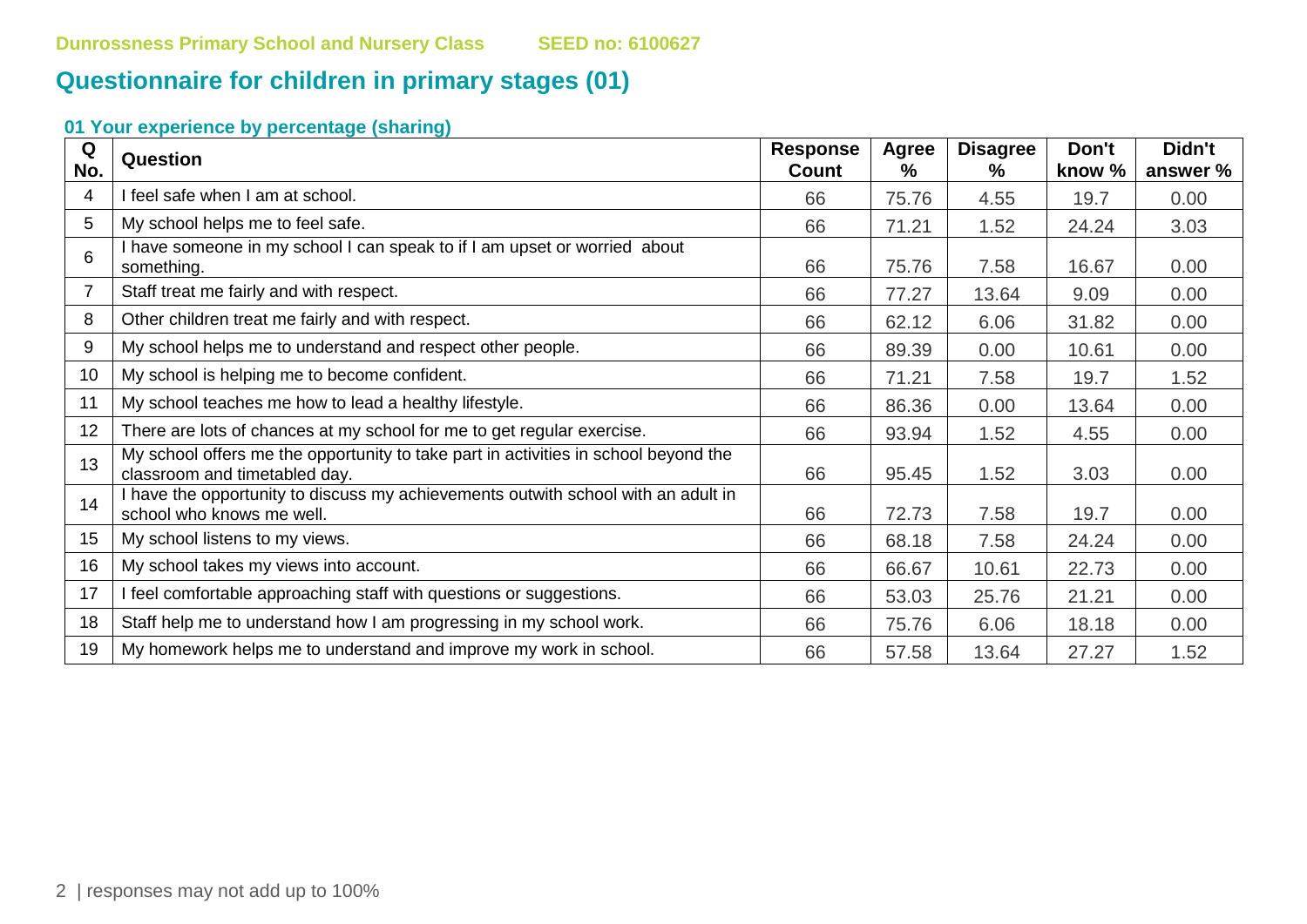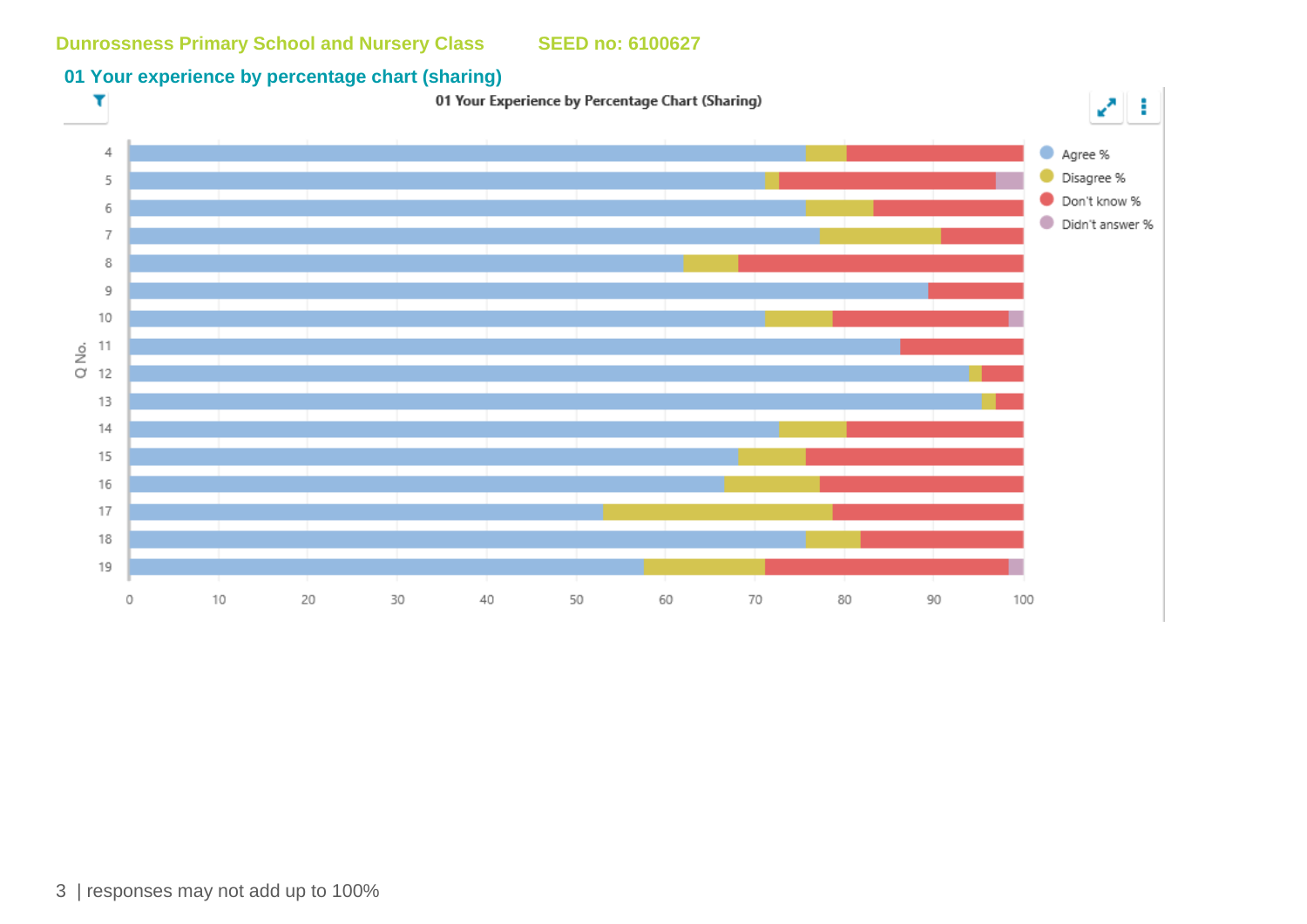| Q<br>No. | <b>Question</b>                                                    | <b>Response</b><br><b>Count</b> | All of the<br>time % | Some of the<br>time % | Not very<br>often % | Don't<br>know % | Didn't<br>answer % |
|----------|--------------------------------------------------------------------|---------------------------------|----------------------|-----------------------|---------------------|-----------------|--------------------|
| 20       | Other children behave well.                                        | 66                              | 9.09                 | 83.33                 | 1.52                | 6.06            | 0.00               |
| 21       | My teachers ask me about what things I want to<br>learn in school. | 66                              | 10.61                | 36.36                 | 46.97               | 6.06            | 0.00               |
| 22       | enjoy learning at school.                                          | 66                              | 24.24                | 50                    | 21.21               | 3.03            | 1.52               |
| 23       | I feel that my work in school is hard enough.                      | 66                              | 28.79                | 50                    | 9.09                | 10.61           | 1.52               |
| 24       | I know who to ask to get help if I find my work<br>too hard.       | 66                              | 60.61                | 25.76                 | 9.09                | 3.03            | 1.52               |
| 25       | I am encouraged by staff to do the best I can.                     | 66                              | 65.15                | 18.18                 | 10.61               | 4.55            | 1.52               |
| 26       | I am happy with the quality of teaching in my<br>school.           | 66                              | 42.42                | 43.94                 | 3.03                | 10.61           | 0.00               |

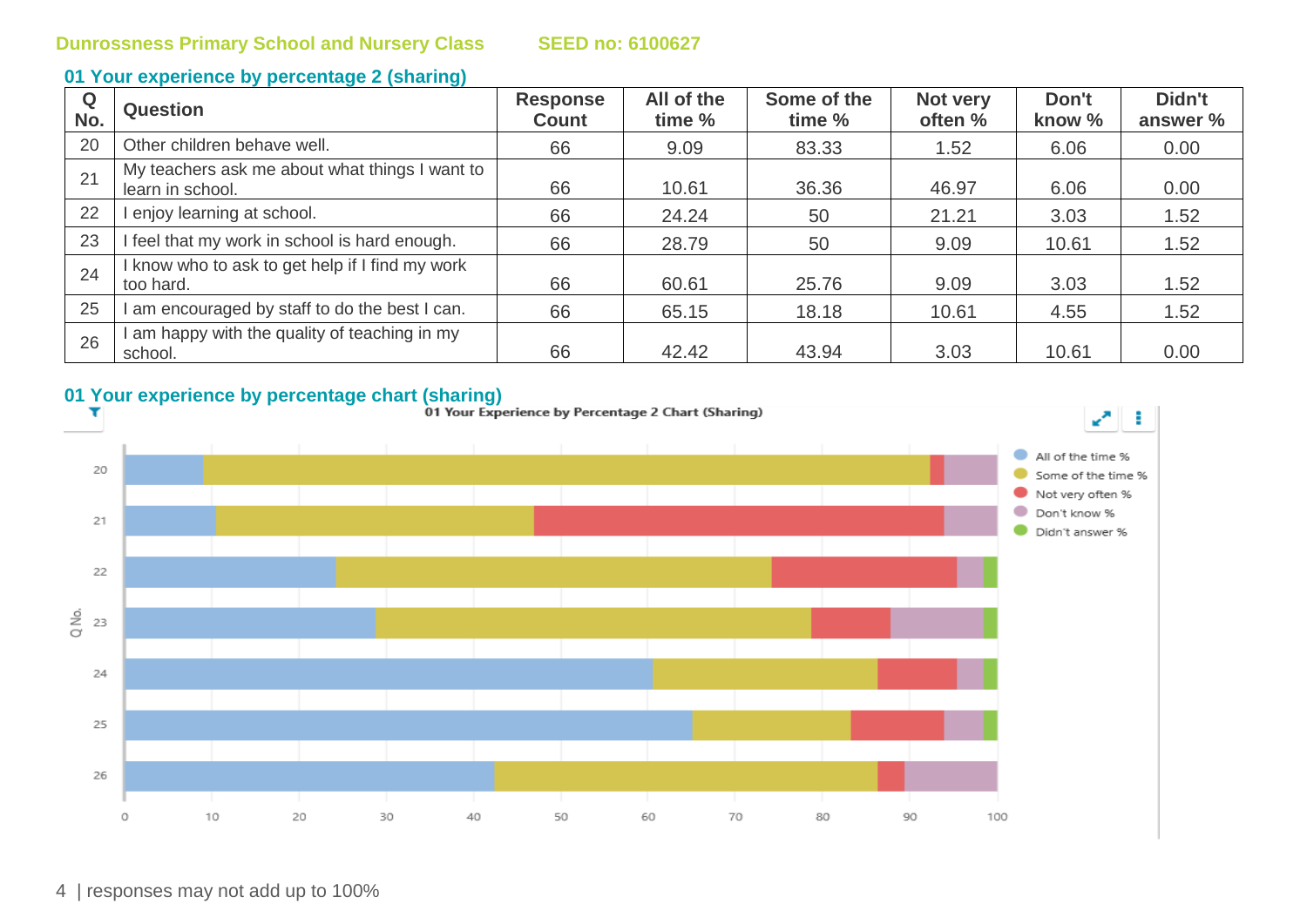## **01 Your experience by percentage (sharing) bullying**

| No.                | <b>Question</b>                         | <b>Response</b><br>Count | Agree  <br>$\frac{0}{0}$ | <b>Disagree</b><br>$\frac{0}{0}$ | <b>Never</b><br>experienced % | Didn't<br>answer % |
|--------------------|-----------------------------------------|--------------------------|--------------------------|----------------------------------|-------------------------------|--------------------|
| $\sim$<br><u>_</u> | My school deals well with any bullying. | 66                       | 50                       | I J. I J                         | 34.85                         | 0.00               |

#### **01 Your experience by percentage chart (sharing) bullying**

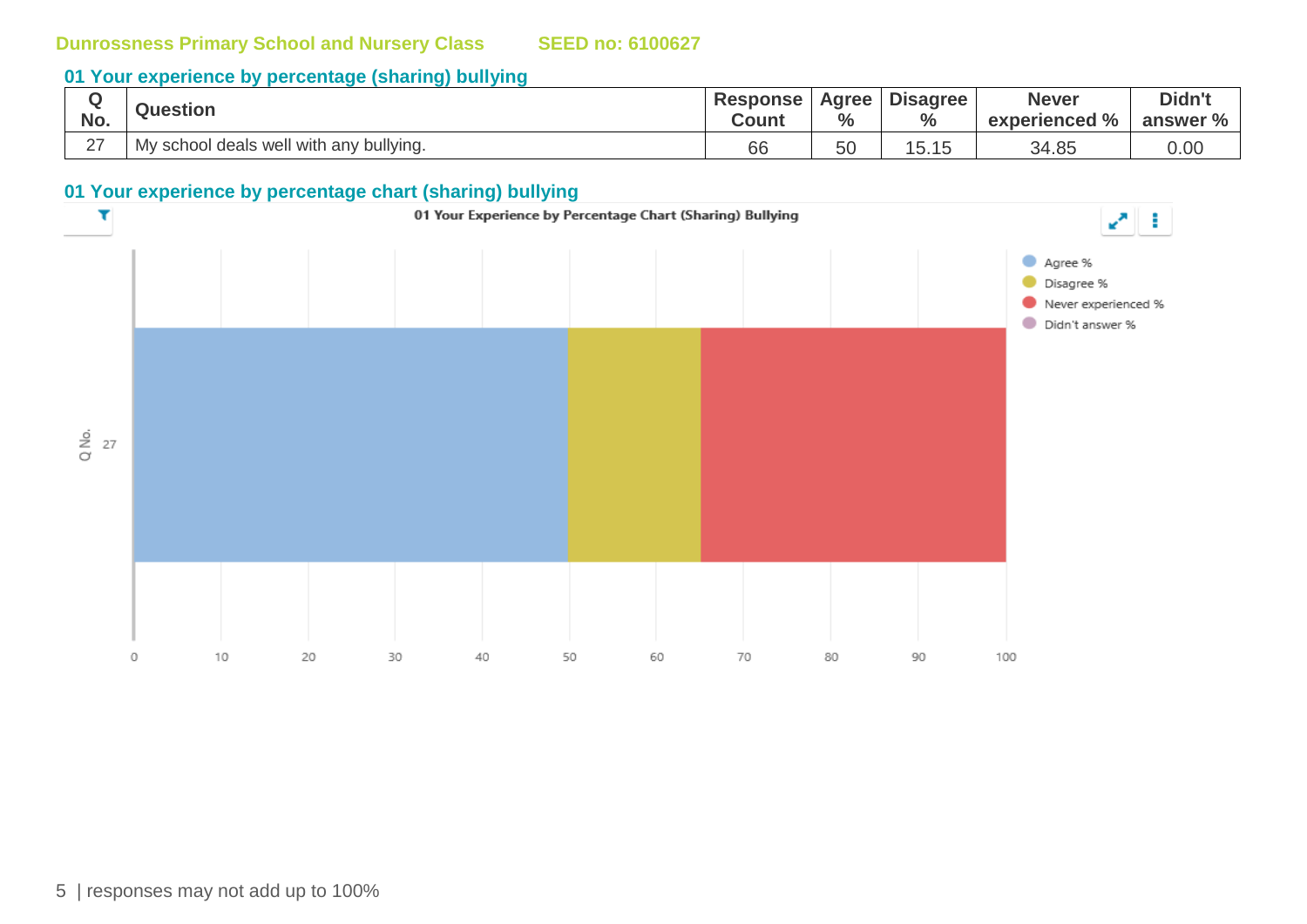# **Questionnaire for parents/carers of children in the early learning and childcare setting (03)**

| Q<br>No.       | Question                                                                                                                                     | <b>Response</b><br><b>Count</b> | <b>Strongly</b><br>agree % | <b>Agree</b><br>% | <b>Disagree</b><br>% | <b>Strongly</b><br>disagree<br>$\%$ | Don't<br>know<br>$\frac{0}{0}$ | Didn't<br>answer<br>$\%$ |
|----------------|----------------------------------------------------------------------------------------------------------------------------------------------|---------------------------------|----------------------------|-------------------|----------------------|-------------------------------------|--------------------------------|--------------------------|
| 3              | My child likes being at this setting.                                                                                                        | 20                              | 45                         | 50                | 0.00                 | 0.00                                | 5                              | 0.00                     |
| 4              | Staff treat my child fairly and with respect.                                                                                                | 20                              | 75                         | 20                | 0.00                 | 0.00                                | 5                              | 0.00                     |
| 5              | I feel that my child is safe at the setting.                                                                                                 | 20                              | 70                         | 20                | 0.00                 | 0.00                                | 10                             | 0.00                     |
| 6              | My child's behaviour is managed effectively.                                                                                                 | 20                              | 65                         | 30                | 0.00                 | 0.00                                | 5                              | 0.00                     |
| $\overline{7}$ | The setting helps my child to feel confident.                                                                                                | 20                              | 50                         | 45                | 0.00                 | 0.00                                | 5                              | 0.00                     |
| 8              | I feel staff really know my child as an individual.                                                                                          | 20                              | 60                         | 35                | 0.00                 | 0.00                                | 5                              | 0.00                     |
| 9              | The learning experiences my child has at the setting are at<br>the right level for them.                                                     | 20                              | 50                         | 40                | 0.00                 | 0.00                                | 10                             | 0.00                     |
| 10             | My child's learning and development is well supported by the<br>staff in the setting.                                                        | 20                              | 45                         | 45                | 0.00                 | 0.00                                | 10                             | 0.00                     |
| 11             | My child is encouraged to be healthy and to be physically<br>active.                                                                         | 20                              | 65                         | 30                | 0.00                 | 0.00                                | 5                              | 0.00                     |
| 12             | The setting supports my child's emotional wellbeing.                                                                                         | 20                              | 65                         | 30                | 0.00                 | 0.00                                | 5                              | 0.00                     |
| 13             | My child is making good progress at the setting.                                                                                             | 20                              | 50                         | 40                | 0.00                 | 0.00                                | 10                             | 0.00                     |
| 14             | receive helpful, regular feedback about how my child is<br>learning and developing e.g. informal feedback, reports and<br>learning profiles. | 20                              | 55                         | 25                | 15                   | 0.00                                | 0.00                           | 5                        |
| 15             | The information I receive about how my child is learning and<br>developing is shared with me when I request it.                              | 20                              | 65                         | 25                | 0.00                 | 0.00                                | 10                             | 0.00                     |
| 16             | understand how the setting monitors my child's progress in<br>learning.                                                                      | 20                              | 30                         | 55                | 15                   | 0.00                                | 0.00                           | 0.00                     |
| 17             | The setting gives me ideas on how to support my child's<br>learning at home.                                                                 | 20                              | 25                         | 55                | 20                   | 0.00                                | 0.00                           | 0.00                     |
| 18             | The setting organises activities where my child and I can<br>learn together.                                                                 | 20                              | 25                         | 65                | 10                   | 0.00                                | 0.00                           | 0.00                     |
| 19             | The setting takes my views into account when making<br>changes.                                                                              | 20                              | 35                         | 50                | 5                    | 0.00                                | 10                             | 0.00                     |
| 20             | I feel comfortable approaching the setting with questions,<br>suggestions and/or a problem.                                                  | 20                              | 70                         | 25                | 0.00                 | 0.00                                | 5                              | 0.00                     |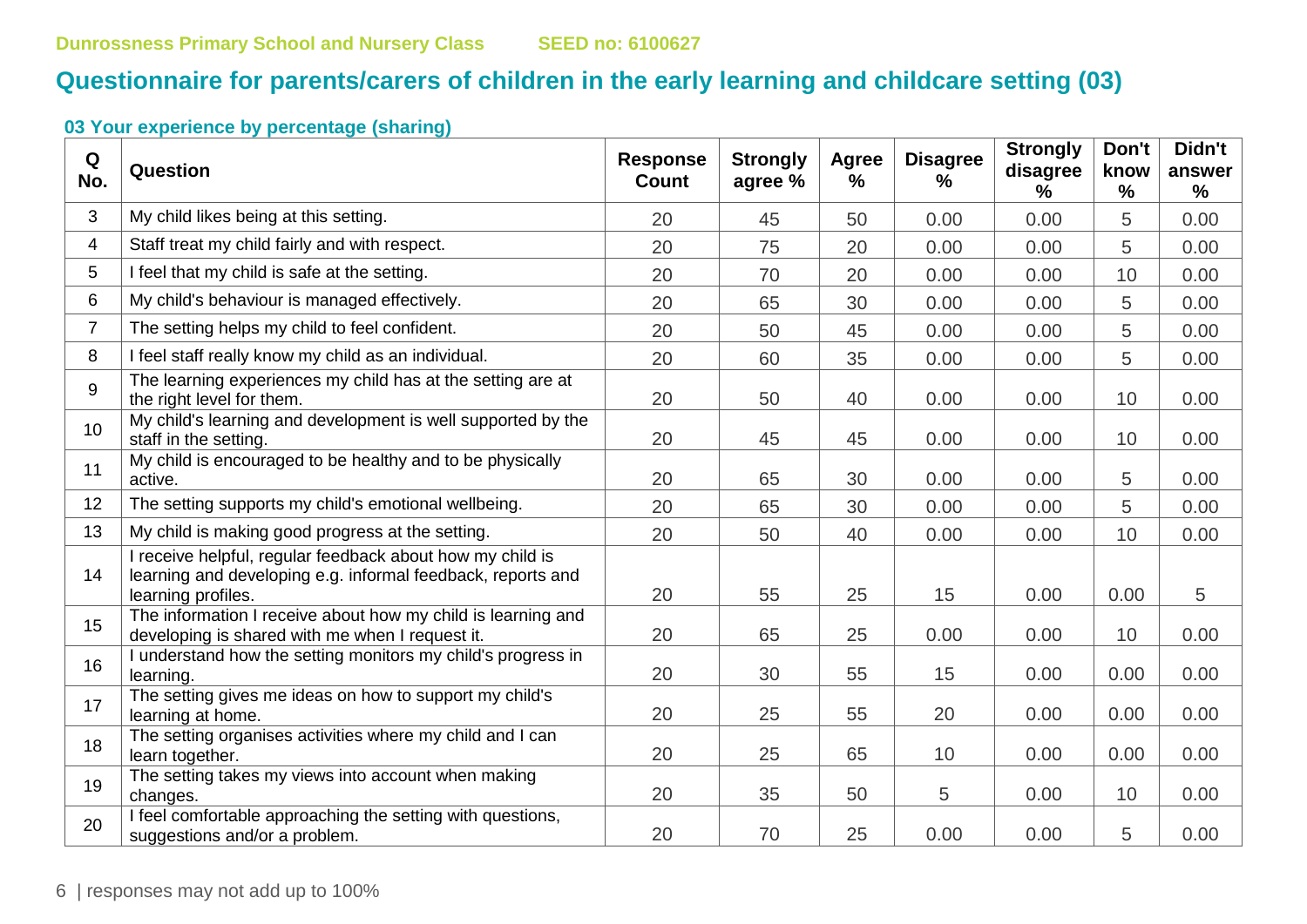| Q<br>No. | Question (cont.)                                                                               | Response<br>Count | <b>Strongly</b><br>agree % | Agree<br>$\frac{0}{0}$ | <b>Disagree</b><br>$\%$ | <b>Strongly</b><br>disagree<br>% | Don't<br>know<br>% | Didn't<br>answer<br>% |
|----------|------------------------------------------------------------------------------------------------|-------------------|----------------------------|------------------------|-------------------------|----------------------------------|--------------------|-----------------------|
| 21       | I feel encouraged to be involved in the work of parent groups.                                 | 20                | 20                         | 45                     | 15                      | 0.00                             | 20                 | 0.00                  |
| 22       | I am kept informed about the work of parent groups.                                            | 20                | 20                         | 40                     | 20                      | 0.00                             | 20                 | 0.00                  |
| 23       | The setting is well led and managed.                                                           | 20                | 55                         | 30                     | 0.00                    | 0.00                             | 15                 | 0.00                  |
| 24       | The setting encourages children to treat others kindly and<br>with respect.                    | 20                | 70                         | 25                     | 0.00                    | 0.00                             | 5                  | 0.00                  |
| 25       | I would recommend the setting to other parents.                                                | 20                | 65                         | 25                     | 0.00                    | 0.00                             | 10                 | 0.00                  |
| 26       | My child was well supported as they started at the setting or<br>moved to a new room or group. | 20                | 60                         | 35                     | 0.00                    | 0.00                             | 5                  | 0.00                  |
| 27       | Overall, I am satisfied with the setting.                                                      | 20                | 60                         | 35                     | 0.00                    | 0.00                             | 5                  | 0.00                  |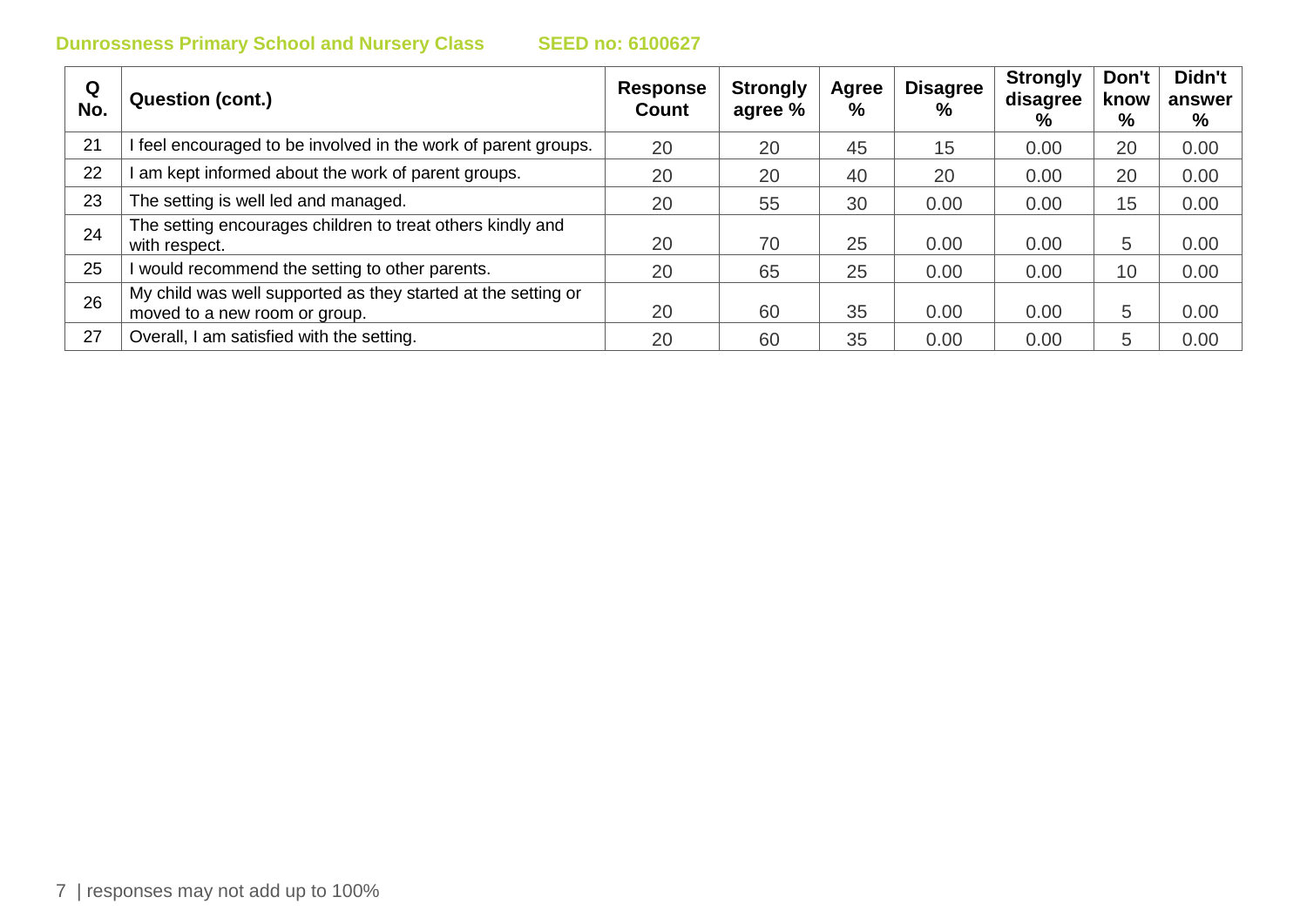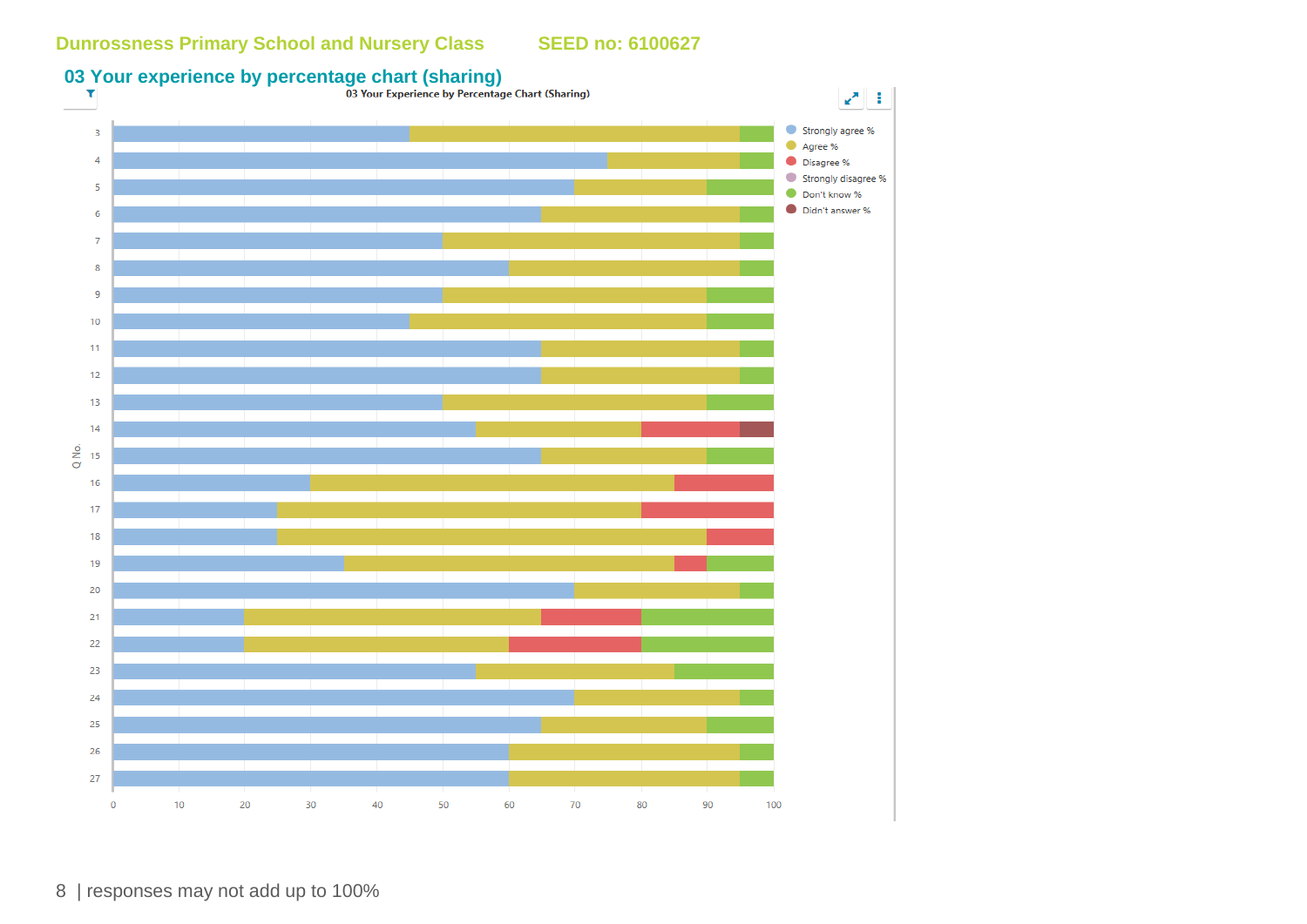# **Questionnaire for parents/carers of children in primary stages (04)**

| Q<br>No.       | Question                                                                                                                                       | <b>Response</b><br><b>Count</b> | <b>Strongly</b><br>agree % | <b>Agree</b><br>% | <b>Disagree</b><br>$\frac{9}{6}$ | <b>Strongly</b><br>disagree<br>% | Don't<br>know<br>$\%$ | Didn't<br>answer<br>% |
|----------------|------------------------------------------------------------------------------------------------------------------------------------------------|---------------------------------|----------------------------|-------------------|----------------------------------|----------------------------------|-----------------------|-----------------------|
| 4              | My child likes being at this school.                                                                                                           | 65                              | 50.77                      | 43.08             | 4.62                             | 0.00                             | 0.00                  | 1.54                  |
| 5              | Staff treat my child fairly and with respect.                                                                                                  | 65                              | 50.77                      | 43.08             | 4.62                             | 0.00                             | 0.00                  | 1.54                  |
| 6              | I feel that my child is safe at the school.                                                                                                    | 65                              | 52.31                      | 43.08             | 1.54                             | 0.00                             | 1.54                  | 1.54                  |
| $\overline{7}$ | The school helps my child to feel confident.                                                                                                   | 65                              | 33.85                      | 58.46             | 3.08                             | 0.00                             | 3.08                  | 1.54                  |
| 8              | I feel staff really know my child as an individual.                                                                                            | 65                              | 41.54                      | 47.69             | 4.62                             | 0.00                             | 4.62                  | 1.54                  |
| 9              | My child finds their learning activities hard enough.                                                                                          | 65                              | 18.46                      | 72.31             | 6.15                             | 0.00                             | 0.00                  | 3.08                  |
| 10             | My child receives the help he/she needs to do well.                                                                                            | 65                              | 38.46                      | 50.77             | 4.62                             | 0.00                             | 4.62                  | 1.54                  |
| 11             | My child is encouraged by the school to be healthy and take<br>regular exercise.                                                               | 65                              | 32.31                      | 63.08             | 0.00                             | 0.00                             | 3.08                  | 1.54                  |
| 12             | The school supports my child's emotional wellbeing.                                                                                            | 65                              | 36.92                      | 56.92             | 0.00                             | 0.00                             | 4.62                  | 1.54                  |
| 13             | My child is making good progress at the school.                                                                                                | 65                              | 35.38                      | 60                | 1.54                             | 0.00                             | 1.54                  | 1.54                  |
| 14             | I receive helpful, regular feedback about how my child is<br>learning and developing e.g. informal feedback, reports and<br>learning profiles. | 65                              | 24.62                      | 61.54             | 7.69                             | 1.54                             | 1.54                  | 3.08                  |
| 15             | The information I receive about how my child is doing reaches<br>me at the right time.                                                         | 65                              | 32.31                      | 52.31             | 9.23                             | 1.54                             | 1.54                  | 3.08                  |
| 16             | I understand how my child's progress is assessed.                                                                                              | 65                              | 16.92                      | 63.08             | 12.31                            | 1.54                             | 4.62                  | 1.54                  |
| 17             | The school gives me advice on how to support my child's<br>learning at home.                                                                   | 65                              | 16.92                      | 58.46             | 15.38                            | 1.54                             | 6.15                  | 1.54                  |
| 18             | The school organises activities where my child and I can learn<br>together.                                                                    | 65                              | 7.69                       | 43.08             | 27.69                            | 1.54                             | 16.92                 | 3.08                  |
| 19             | The school takes my views into account when making changes.                                                                                    | 65                              | 21.54                      | 46.15             | 3.08                             | 1.54                             | 24.62                 | 3.08                  |
| 20             | I feel comfortable approaching the school with questions,<br>suggestions and/or a problem.                                                     | 65                              | 49.23                      | 44.62             | 0.00                             | 0.00                             | 3.08                  | 3.08                  |
| 21             | I feel encouraged to be involved in the work of the Parent<br>Council and/or parent association.                                               | 65                              | 20                         | 58.46             | 6.15                             | 0.00                             | 13.85                 | 1.54                  |
| 22             | I am kept informed about the work of the Parent Council and/or<br>parent association.                                                          | 65                              | 23.08                      | 61.54             | 9.23                             | 0.00                             | 4.62                  | 1.54                  |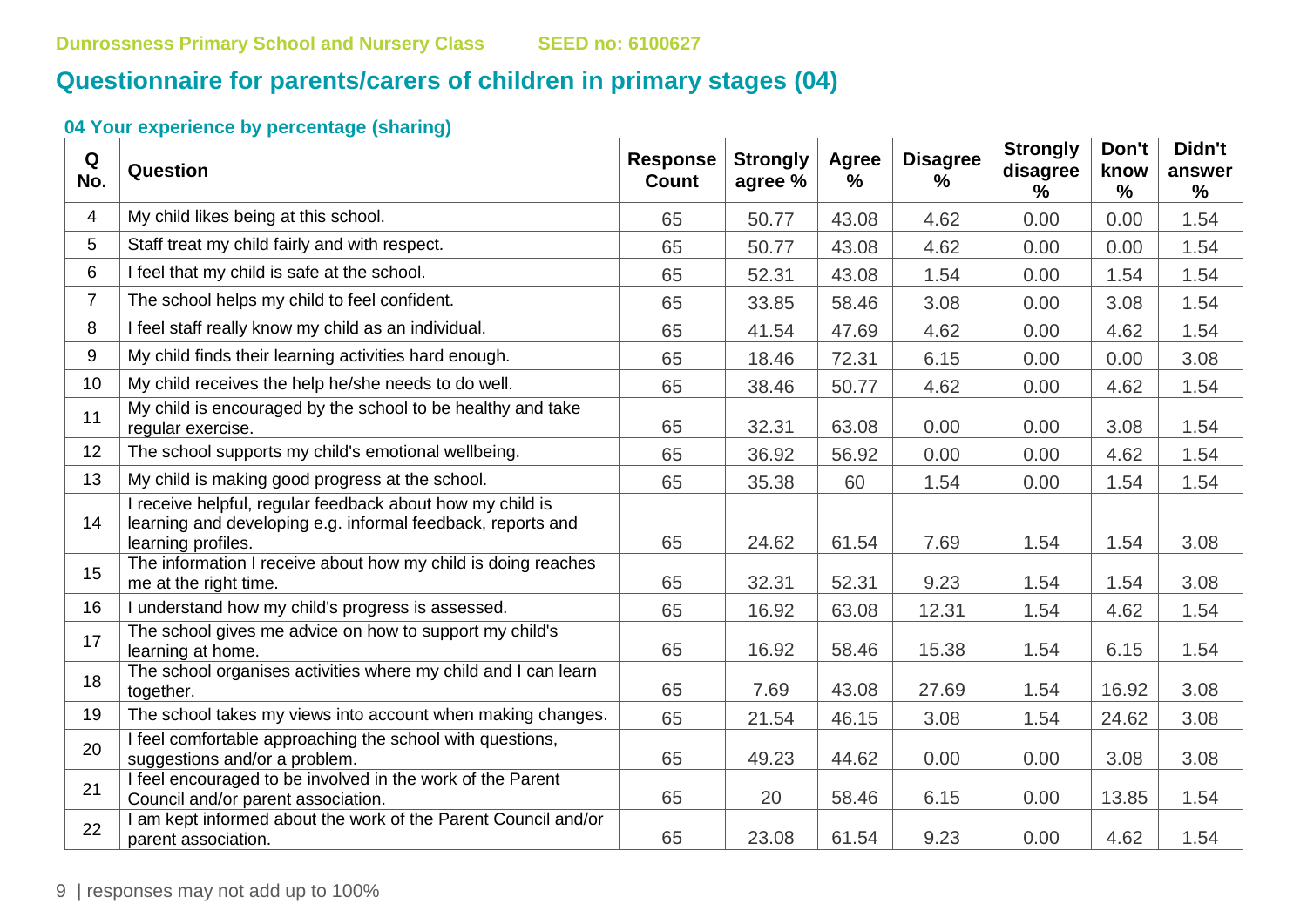| Q<br>No. | <b>Question (cont.)</b>                                      | Response<br><b>Count</b> | <b>Strongly</b><br>agree % | Agree<br>$\%$ | <b>Disagree</b><br>$\%$ | <b>Strongly</b><br>disagree<br>$\frac{9}{6}$ | Don't<br>know<br>% | Didn't<br>answer<br>% |
|----------|--------------------------------------------------------------|--------------------------|----------------------------|---------------|-------------------------|----------------------------------------------|--------------------|-----------------------|
| 23       | am satisfied with the quality of teaching in the school.     | 65                       | 46.15                      | 49.23         | 1.54                    | 0.00                                         | .54                | 1.54                  |
| 24       | The school is well led and managed.                          | 65                       | 53.85                      | 40            | 1.54                    | 0.00                                         | 3.08               | 1.54                  |
| 25       | The school encourages children to treat others with respect. | 65                       | 55.38                      | 41.54         | 0.00                    | 0.00                                         | .54                | 1.54                  |
| 26       | would recommend the school to other parents.                 | 65                       | 58.46                      | 36.92         | 1.54                    | 0.00                                         | .54                | 1.54                  |
| 27       | Overall, I am satisfied with the school.                     | 65                       | 53.85                      | 41.54         | 0.00                    | 0.00                                         | .54                | 3.08                  |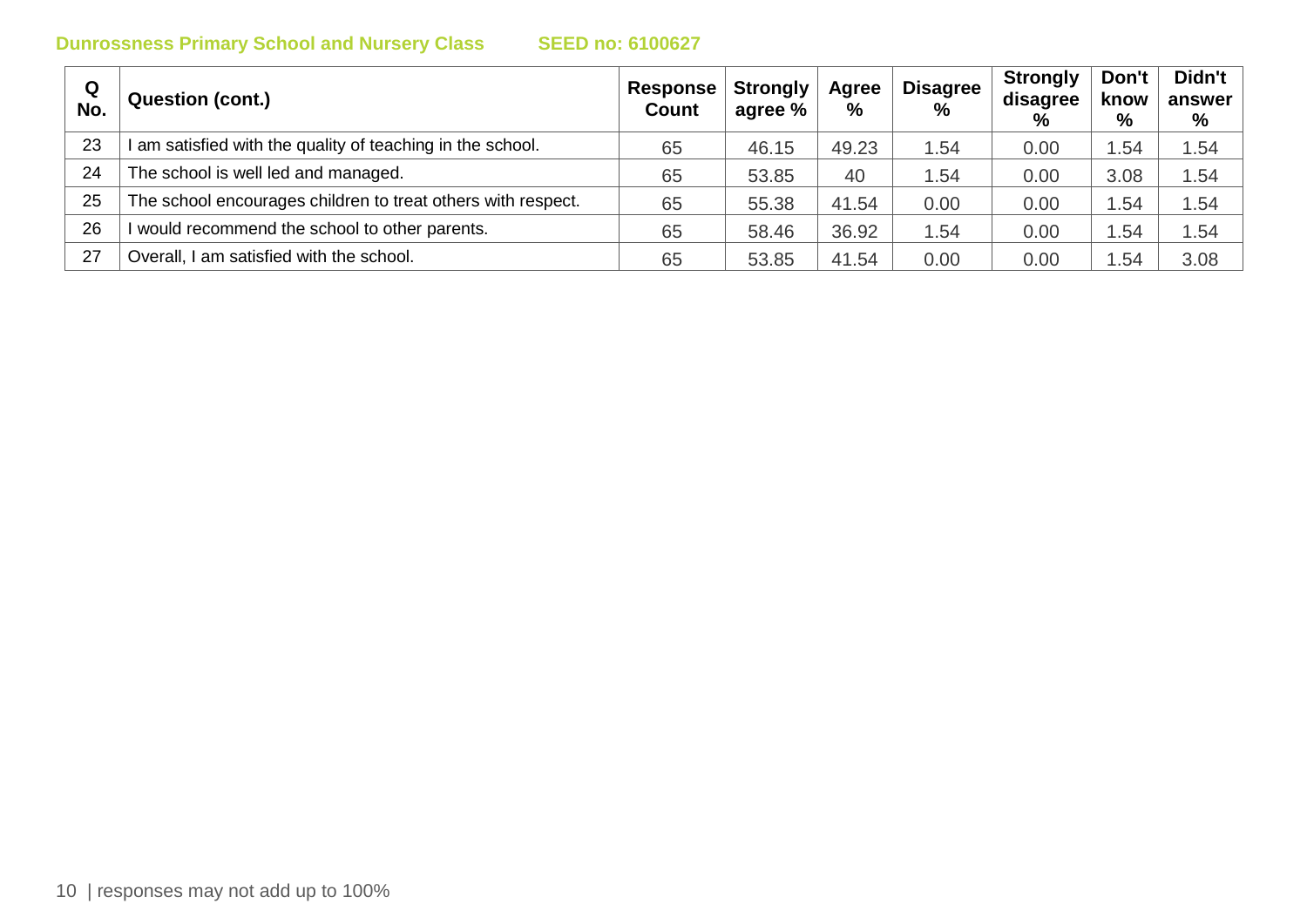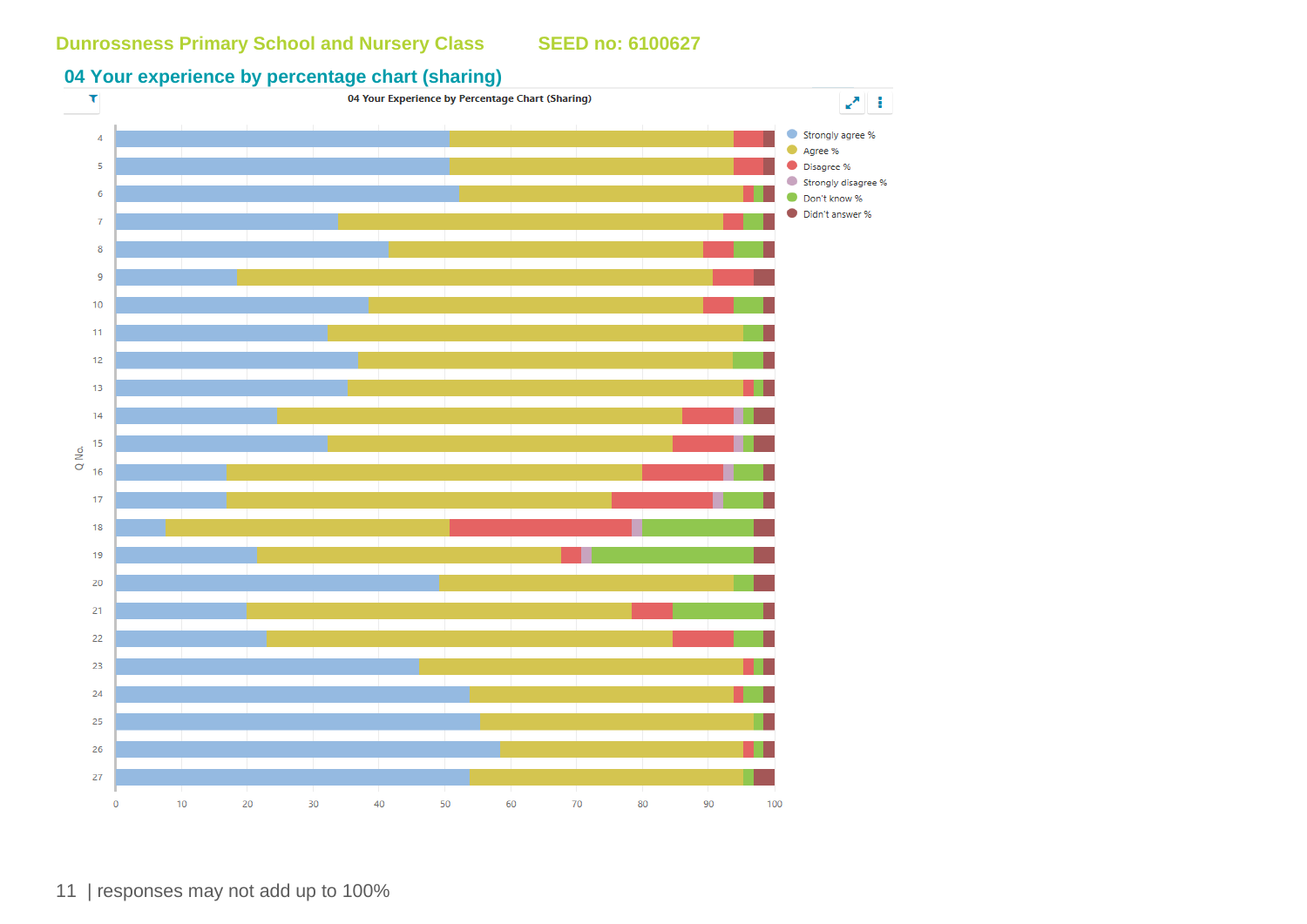#### **04 Your experience by percentage (sharing) bullying**

| No. | Question                                 | <b>Response</b><br><b>Count</b> | <b>Strongly</b><br>agree % | Agree<br>$\%$ | <b>Disagree</b><br>% | <b>Strongly</b><br>disagree % | <b>Never</b><br>$^{\circ}$ experienced % | Didn't<br>answer $\%$ $\parallel$ |
|-----|------------------------------------------|---------------------------------|----------------------------|---------------|----------------------|-------------------------------|------------------------------------------|-----------------------------------|
| 28  | The school deals well with any bullying. | 65                              | .62<br>24                  | 40            | .54                  | ⊿ن.                           | 30.77                                    | .54                               |

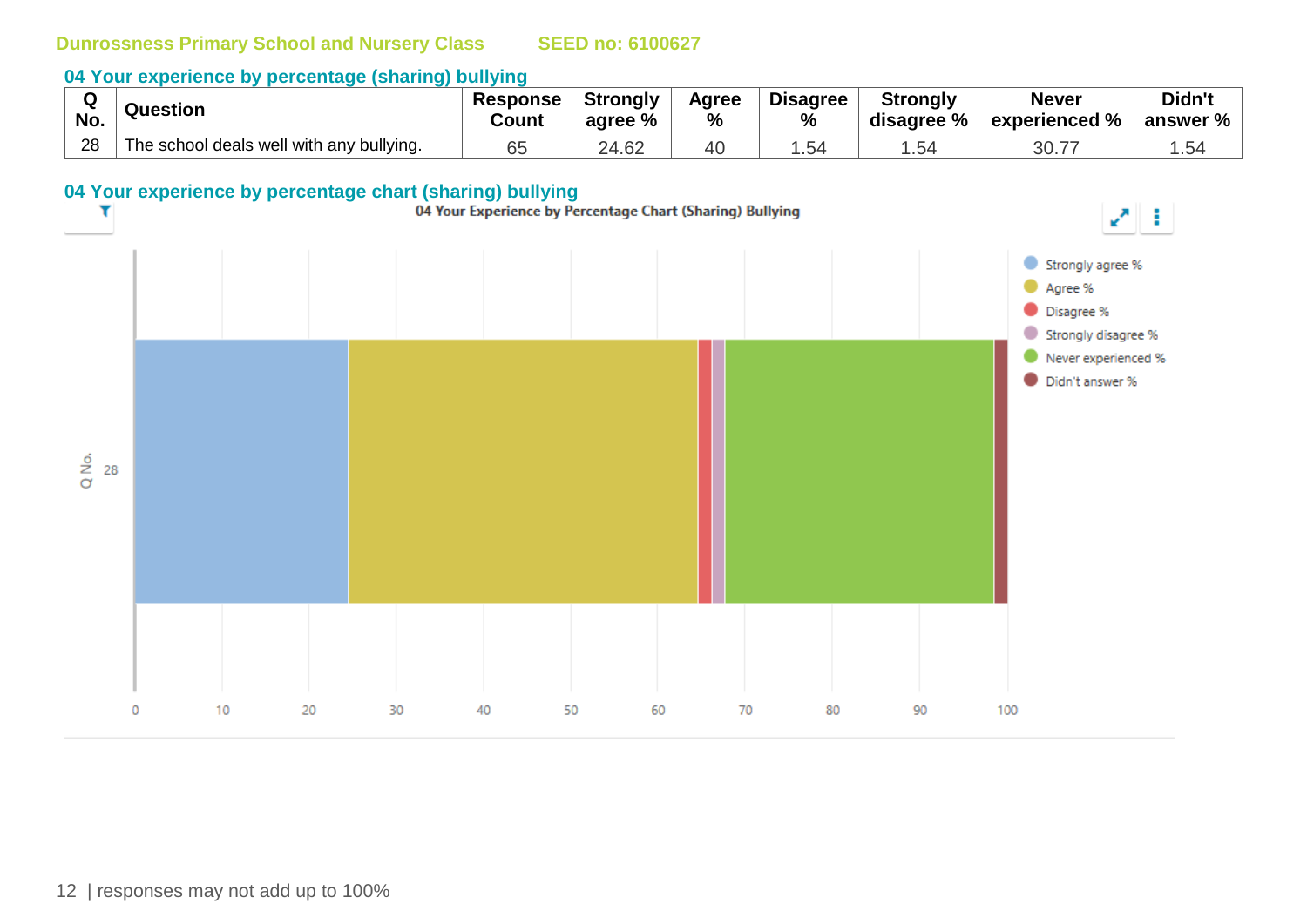# **Questionnaire for partners with the school (06)**

### **06 Your experience by percentage (sharing)**

| Q<br>No.       | <b>Question</b>                                                                                                                                                      | <b>Response</b><br><b>Count</b> | <b>Strongly</b><br>agree % | <b>Agree</b><br>$\frac{0}{0}$ | <b>Disagree</b><br>$\frac{6}{6}$ | <b>Strongly</b><br>disagree<br>$\frac{0}{0}$ | Don't<br>know<br>$\frac{6}{6}$ | N/A<br>$\frac{0}{0}$ | Didn't<br>answer<br>$\frac{0}{0}$ |
|----------------|----------------------------------------------------------------------------------------------------------------------------------------------------------------------|---------------------------------|----------------------------|-------------------------------|----------------------------------|----------------------------------------------|--------------------------------|----------------------|-----------------------------------|
| 3              | My service/organisation works in partnership with<br>the school on a regular basis.                                                                                  | 19                              | 36.84                      | 52.63                         | 0.00                             | 5.26                                         | 5.26                           | 0.00                 | 0.00                              |
| $\overline{4}$ | We are aware of the school's procedures for<br>reporting child protection and safeguarding<br>concerns.                                                              | 19                              | 47.37                      | 36.84                         | 0.00                             | 0.00                                         | 5.26                           | 10.53                | 0.00                              |
| 5              | My service/organisation has a clear understanding<br>of the school's strategies for raising attainment for<br>all.                                                   | 19                              | 21.05                      | 52.63                         | 15.79                            | 0.00                                         | 5.26                           | 5.26                 | 0.00                              |
| 6              | There are effective arrangements in place for<br>jointly planning provision with the school.                                                                         | 19                              | 31.58                      | 63.16                         | 0.00                             | 0.00                                         | 5.26                           | 0.00                 | 0.00                              |
| $\overline{7}$ | There are effective arrangements for jointly<br>delivering provision with the school.                                                                                | 19                              | 31.58                      | 52.63                         | 5.26                             | 0.00                                         | 0.00                           | 10.53                | 0.00                              |
| 8              | My service/organisation is involved in the school's<br>self-evaluation of our joint work.                                                                            | 19                              | 5.26                       | 36.84                         | 15.79                            | 0.00                                         | 5.26                           | 36.84                | 0.00                              |
| 9              | Roles and responsibilities are clearly defined<br>within the partnership.                                                                                            | 19                              | 42.11                      | 47.37                         | 0.00                             | 0.00                                         | 5.26                           | 5.26                 | 0.00                              |
| 10             | Effective arrangements are in place to evaluate the<br>impact of our partnership working.                                                                            | 19                              | 26.32                      | 52.63                         | 15.79                            | 0.00                                         | 5.26                           | 0.00                 | 0.00                              |
| 11             | My service/organisation is kept up to date with<br>changes in the school which may affect the<br>services we deliver.                                                | 19                              | 36.84                      | 52.63                         | 5.26                             | 0.00                                         | 5.26                           | 0.00                 | 0.00                              |
| 12             | The school provides my service/organisation with<br>relevant information about the needs of children<br>and young people.                                            | 19                              | 63.16                      | 21.05                         | 0.00                             | 0.00                                         | 5.26                           | 10.53                | 0.00                              |
| 13             | Arrangements are in place to support my<br>service/organisation to share relevant information<br>about the progress of children and young people<br>with the school. | 19                              | 47.37                      | 26.32                         | 0.00                             | 0.00                                         | 5.26                           | 21.05                | 0.00                              |
| 14             | The school values the contribution made by my<br>service/organisation.                                                                                               | 19                              | 57.89                      | 31.58                         | 0.00                             | 0.00                                         | 10.53                          | 0.00                 | 0.00                              |
| 15             | The school actively promotes my<br>service/organisation to potential users, as<br>appropriate.                                                                       | 19                              | 47.37                      | 31.58                         | 0.00                             | 0.00                                         | 15.79                          | 5.26                 | 0.00                              |

13 | responses may not add up to 100%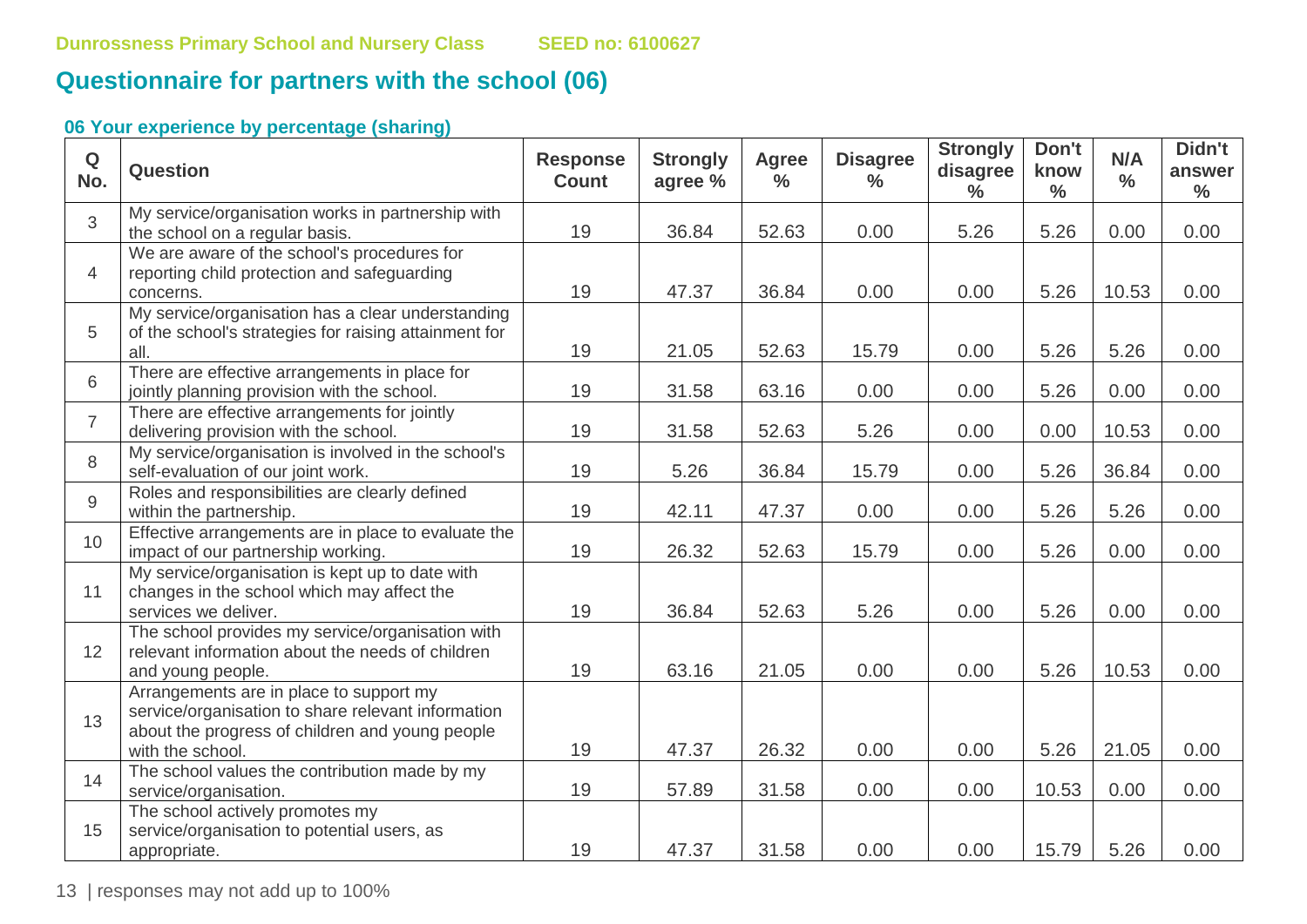| Q<br>No. | <b>Question (cont.)</b>                                                                                                     | <b>Response</b><br><b>Count</b> | <b>Strongly</b><br>agree % | Agree<br>$\frac{0}{0}$ | <b>Disagree</b><br>$\frac{6}{6}$ | <b>Strongly</b><br>disagree<br>$\%$ | Don't<br>know<br>$\%$ | N/A<br>$\frac{0}{0}$ | Didn't<br>answer<br>$\%$ |
|----------|-----------------------------------------------------------------------------------------------------------------------------|---------------------------------|----------------------------|------------------------|----------------------------------|-------------------------------------|-----------------------|----------------------|--------------------------|
| 16       | There are opportunities to network, share practice<br>and participate in joint training and development<br>with the school. | 19                              | 31.58                      | 42.11                  | 10.53                            | 0.00                                | 5.26                  | 10.53                | 0.00                     |
| 17       | My service/organisation has a clear understanding<br>of the social, cultural and economic context of the<br>school.         | 19                              | 42.11                      | 47.37                  | 5.26                             | 0.00                                | 5.26                  | 0.00                 | 0.00                     |
| 18       | Overall, partnership working with the school works<br>well.                                                                 | 19                              | 57.89                      | 36.84                  | 0.00                             | 0.00                                | 5.26                  | 0.00                 | 0.00                     |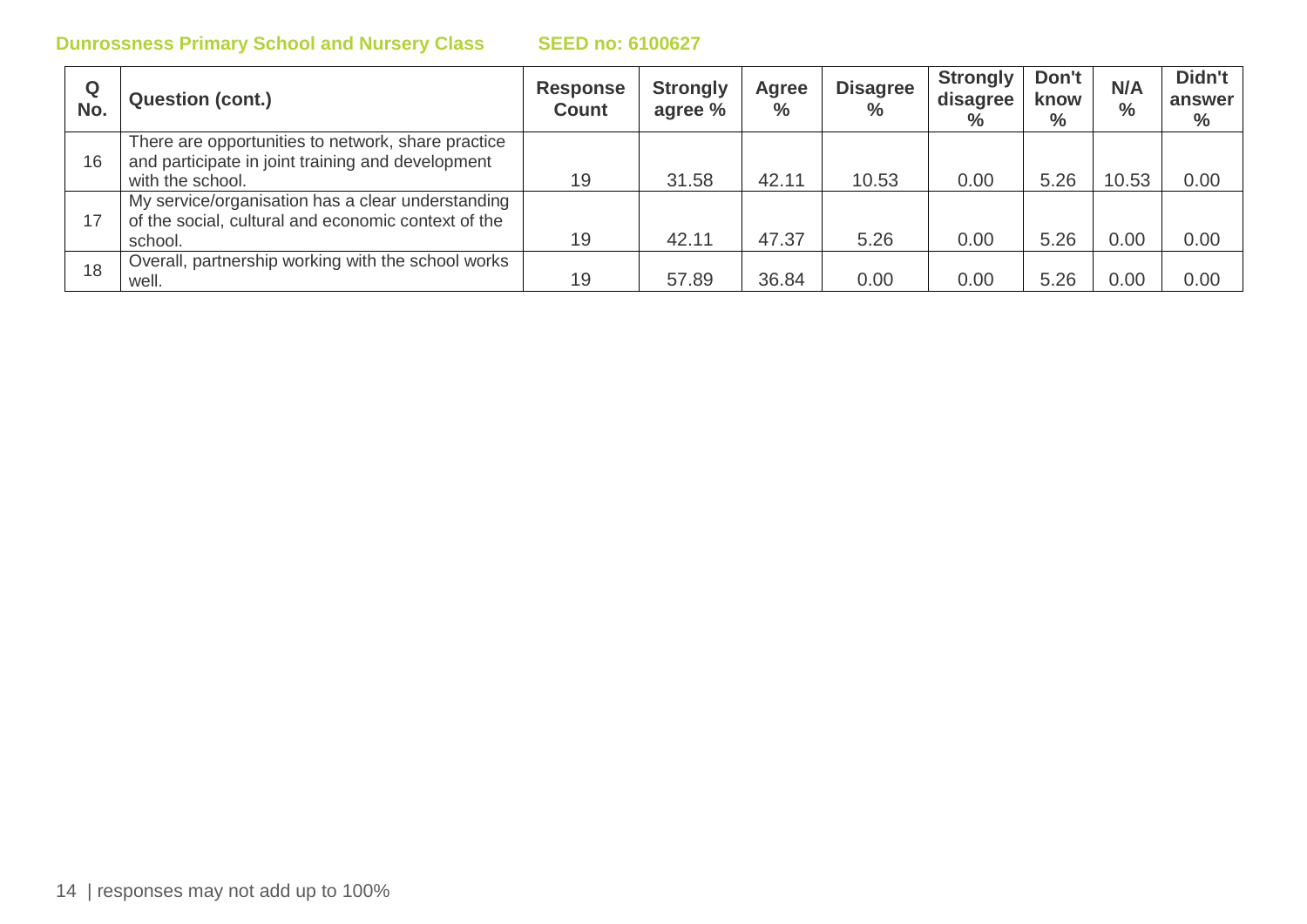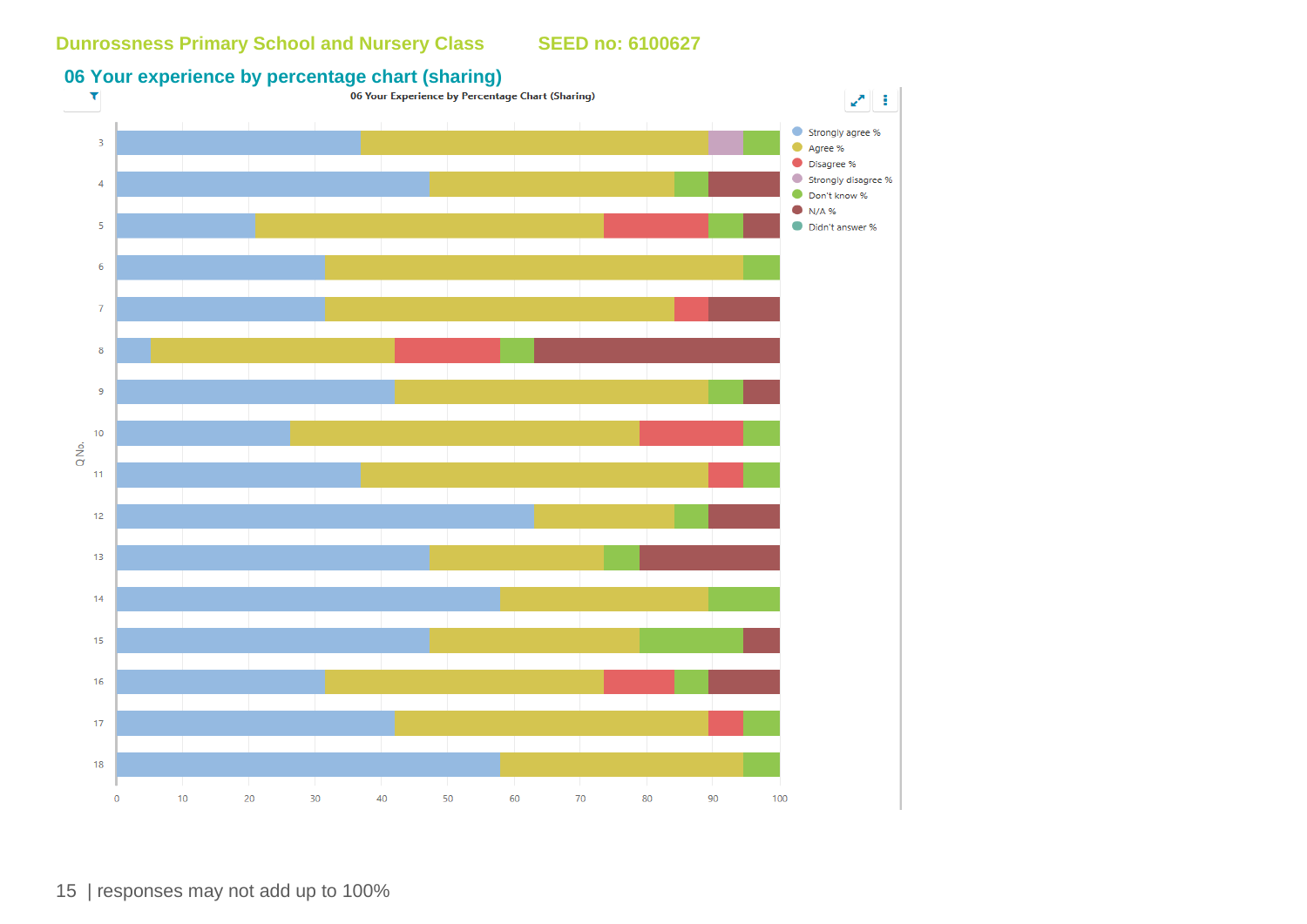# **Questionnaire for school support staff (09)**

| Q<br>No.        | Question                                                                                            | <b>Response</b><br><b>Count</b> | <b>Strongly</b><br>agree % | Agree<br>$\%$ | <b>Disagree</b><br>% | <b>Strongly</b><br>disagree<br>$\frac{9}{6}$ | Don't<br>know<br>$\frac{9}{6}$ | N/A<br>$\%$ | Didn't<br>answer<br>$\frac{9}{6}$ |
|-----------------|-----------------------------------------------------------------------------------------------------|---------------------------------|----------------------------|---------------|----------------------|----------------------------------------------|--------------------------------|-------------|-----------------------------------|
| $\overline{2}$  | I find it rewarding to be a member of staff at this<br>school.                                      | 12                              | 50                         | 41.67         | 0.00                 | 0.00                                         | 8.33                           | 0.00        | 0.00                              |
| $\mathbf{3}$    | I feel a valued part of the school's community.                                                     | 12                              | 41.67                      | 41.67         | 8.33                 | 0.00                                         | 8.33                           | 0.00        | 0.00                              |
| $\overline{4}$  | am encouraged to learn and share practice with<br>colleagues from other schools.                    | 12                              | 41.67                      | 50            | 0.00                 | 0.00                                         | 8.33                           | 0.00        | 0.00                              |
| 5               | I am given the opportunity to learn and share<br>practice with colleagues from other schools.       | 12                              | 41.67                      | 41.67         | 0.00                 | 0.00                                         | 8.33                           | 8.33        | 0.00                              |
| 6               | I have a clear understanding of the social, cultural<br>and economic context of the school.         | 12                              | 25                         | 50            | 0.00                 | 0.00                                         | 8.33                           | 16.67       | 0.00                              |
| $\overline{7}$  | I feel appropriately supported by the school to<br>undertake my role.                               | 12                              | 33.33                      | 41.67         | 0.00                 | 0.00                                         | 8.33                           | 8.33        | 8.33                              |
| 8               | I am supported to take part in development<br>opportunities.                                        | 12                              | 50                         | 41.67         | 0.00                 | 0.00                                         | 8.33                           | 0.00        | 0.00                              |
| 9               | My professional learning enables me to reflect on<br>and improve my practice.                       | 12                              | 25                         | 58.33         | 0.00                 | 0.00                                         | 8.33                           | 0.00        | 8.33                              |
| 10 <sup>°</sup> | I have regular opportunities to undertake leadership<br>roles.                                      | 12                              | 33.33                      | 50            | 0.00                 | 0.00                                         | 16.67                          | 0.00        | 0.00                              |
| 11              | I have opportunities to be involved in agreeing<br>priorities for the school.                       | 12                              | 16.67                      | 50            | 8.33                 | 0.00                                         | 8.33                           | 8.33        | 8.33                              |
| 12              | I am actively involved in the school's ongoing self-<br>evaluation.                                 | 12                              | 58.33                      | 33.33         | 0.00                 | 0.00                                         | 8.33                           | 0.00        | 0.00                              |
| 13              | I understand how to apply the school's procedures<br>relating to child protection and safeguarding. | 12                              | 16.67                      | 75            | 0.00                 | 0.00                                         | 8.33                           | 0.00        | 0.00                              |
| 14              | The school's vision and values underpins my work.                                                   | 12                              | 50                         | 41.67         | 0.00                 | 0.00                                         | 8.33                           | 0.00        | 0.00                              |
| 15              | Staff treat all children and young people fairly and<br>with respect.                               | 12                              | 41.67                      | 41.67         | 8.33                 | 0.00                                         | 8.33                           | 0.00        | 0.00                              |
| 16              | Colleagues treat each other with respect.                                                           | 12                              | 41.67                      | 50            | 0.00                 | 0.00                                         | 8.33                           | 0.00        | 0.00                              |
| 17              | Children and young people are encouraged and<br>supported to treat others with respect.             | 12                              | 41.67                      | 41.67         | 0.00                 | 0.00                                         | 8.33                           | 8.33        | 0.00                              |
| 18              | Children and young people are well behaved.                                                         | 12                              | 25                         | 50            | 0.00                 | 0.00                                         | 8.33                           | 16.67       | 0.00                              |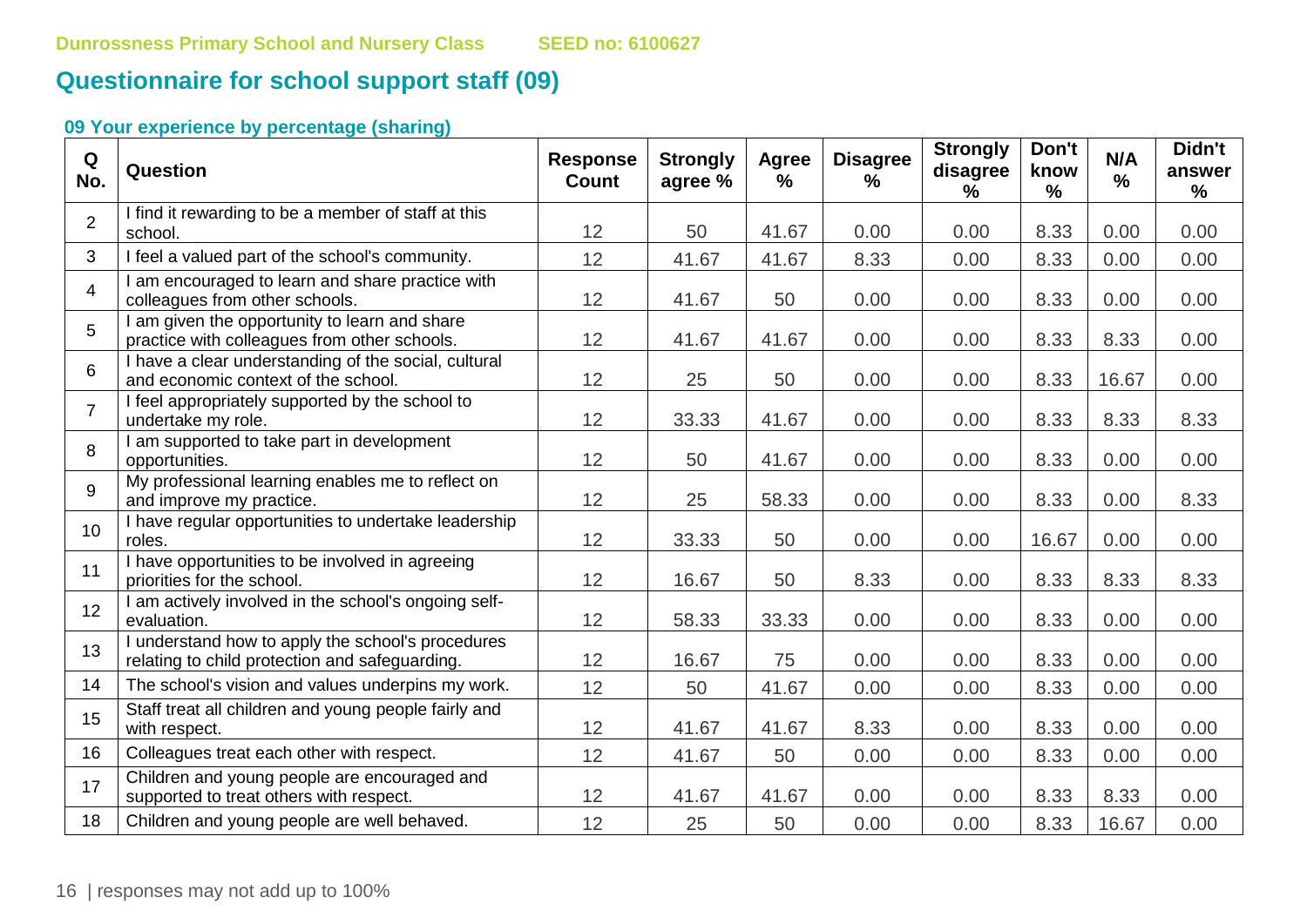| Q<br>No. | <b>Question (cont.)</b>                                                                | <b>Response</b><br>Count | <b>Strongly</b><br>agree % | Agree<br>$\frac{0}{0}$ | <b>Disagree</b><br>% | <b>Strongly</b><br>disagree<br>% | Don't<br>know<br>% | N/A<br>$\frac{9}{6}$ | Didn't<br>answer<br>% |
|----------|----------------------------------------------------------------------------------------|--------------------------|----------------------------|------------------------|----------------------|----------------------------------|--------------------|----------------------|-----------------------|
| 19       | The school deals effectively with any bullying.                                        | 12                       | 41.67                      | 33.33                  | 8.33                 | 0.00                             | 8.33               | 0.00                 | 8.33                  |
| 20       | am provided with feedback when I report an<br>incident.                                | 12                       | 0.00                       | 75                     | 0.00                 | 0.00                             | 8.33               | 16.67                | 0.00                  |
| 21       | Collaborative working across the school is effective<br>in taking forward improvement. | 12                       | 16.67                      | 66.67                  | 0.00                 | 0.00                             | 16.67              | 0.00                 | 0.00                  |
| 22       | Staff at all levels within the school communicate<br>effectively with each other.      | 12                       | 8.33                       | 66.67                  | 16.67                | 0.00                             | 8.33               | 0.00                 | 0.00                  |
| 23       | The school is well led and managed.                                                    | 12                       | 33.33                      | 50                     | 0.00                 | 0.00                             | 8.33               | 0.00                 | 8.33                  |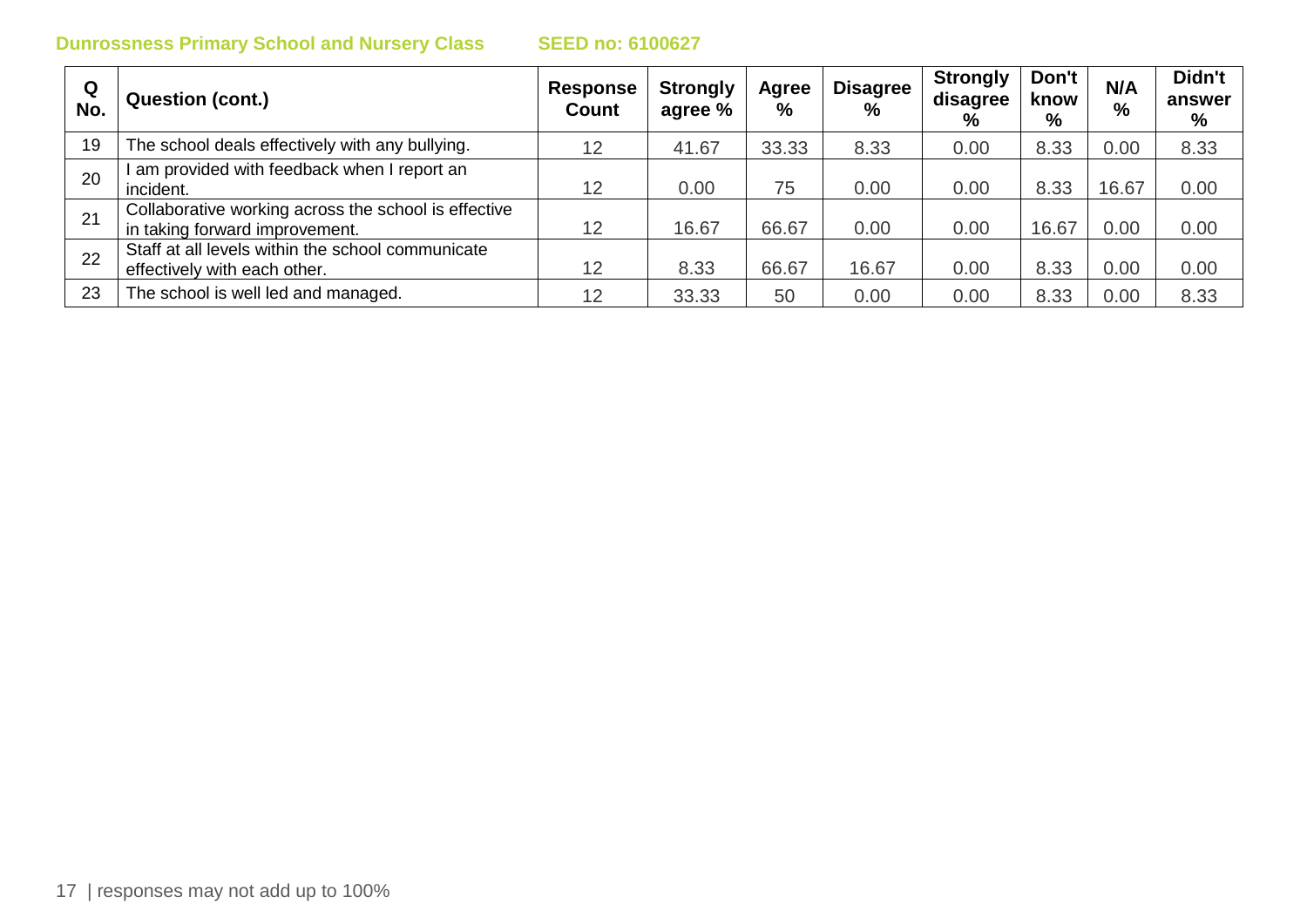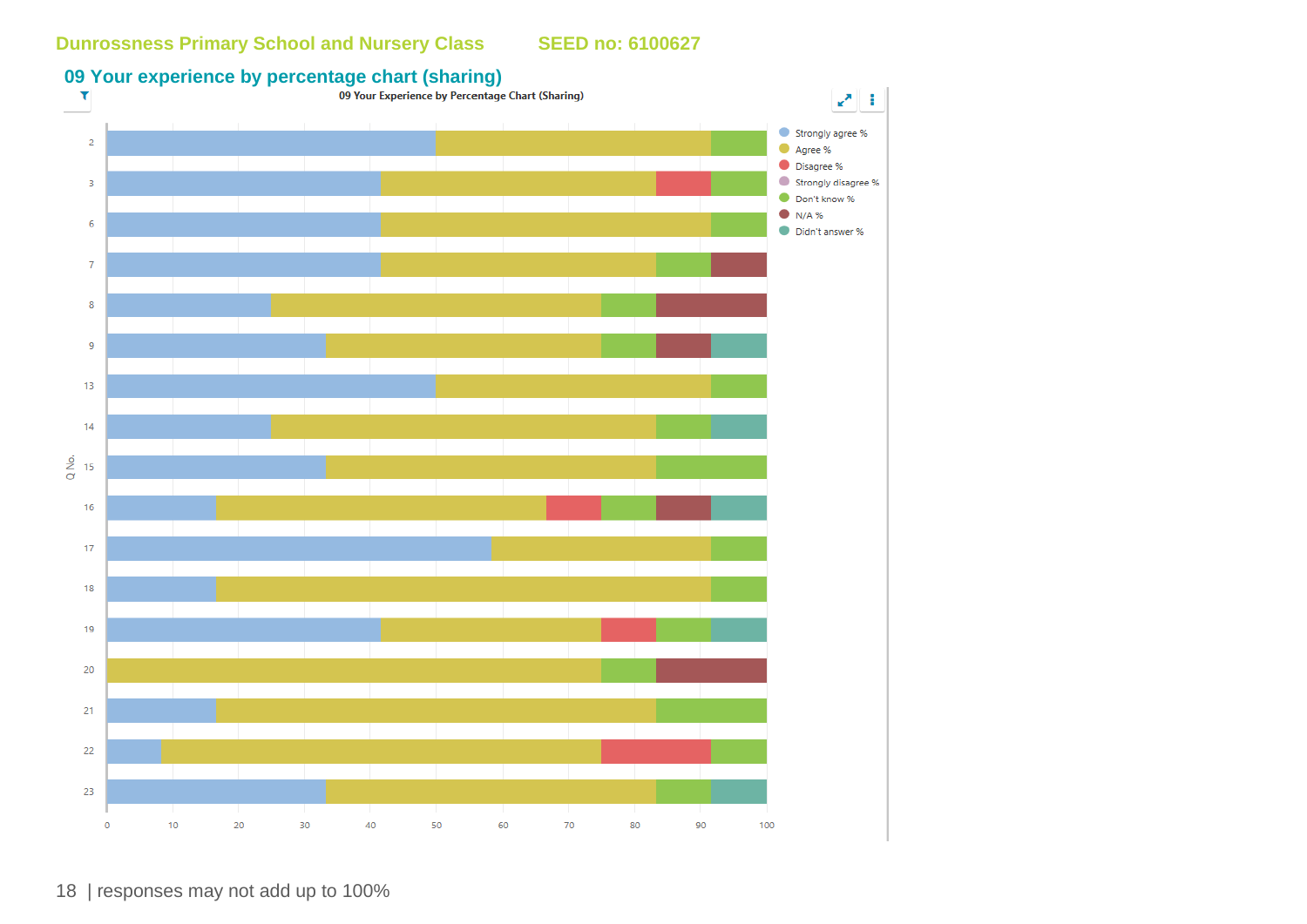# **Questionnaire for school teachers (10)**

| Q<br>No.        | Question                                                                                                                            | <b>Response</b><br><b>Count</b> | <b>Strongly</b><br>agree % | Agree<br>$\%$ | <b>Disagree</b><br>$\%$ | <b>Strongly</b><br>disagree<br>% | Don't<br>know<br>$\frac{9}{6}$ | N/A<br>$\frac{9}{6}$ | Didn't<br>answer<br>$\frac{9}{6}$ |
|-----------------|-------------------------------------------------------------------------------------------------------------------------------------|---------------------------------|----------------------------|---------------|-------------------------|----------------------------------|--------------------------------|----------------------|-----------------------------------|
| $\overline{2}$  | I find it rewarding to be a member of staff at this<br>school.                                                                      | 10                              | 80                         | 10            | 0.00                    | 0.00                             | 10                             | 0.00                 | 0.00                              |
| 3               | I feel a valued part of the school's community.                                                                                     | 10                              | 70                         | 20            | 0.00                    | 0.00                             | 10                             | 0.00                 | 0.00                              |
| $\overline{4}$  | am encouraged to learn and share practice with<br>colleagues from other schools.                                                    | 10                              | 70                         | 20            | 0.00                    | 0.00                             | 10                             | 0.00                 | 0.00                              |
| 5               | am given the opportunity to learn and share practice<br>with colleagues from other schools.                                         | 10                              | 80                         | 10            | 0.00                    | 0.00                             | 10                             | 0.00                 | 0.00                              |
| 6               | I have a clear understanding of the social, cultural and<br>economic context of the school.                                         | 10                              | 50                         | 40            | 0.00                    | 0.00                             | 10                             | 0.00                 | 0.00                              |
| $\overline{7}$  | I feel appropriately supported by the school to<br>undertake my role.                                                               | 10                              | 50                         | 40            | 0.00                    | 0.00                             | 10                             | 0.00                 | 0.00                              |
| 8               | I am supported to engage in professional learning.                                                                                  | 10                              | 40                         | 40            | 0.00                    | 0.00                             | 20                             | 0.00                 | 0.00                              |
| 9               | My professional learning enables me to reflect on and<br>improve my practice.                                                       | 10                              | 10                         | 80            | 0.00                    | 0.00                             | 10                             | 0.00                 | 0.00                              |
| 10 <sup>1</sup> | I have regular opportunities to undertake leadership<br>roles.                                                                      | 10                              | 80                         | 10            | 0.00                    | 0.00                             | 10                             | 0.00                 | 0.00                              |
| 11              | I have opportunities to be involved in agreeing<br>priorities for the school.                                                       | 10                              | 50                         | 40            | 0.00                    | 0.00                             | 10                             | 0.00                 | 0.00                              |
| 12              | I am actively involved in the school's ongoing self-<br>evaluation.                                                                 | 10                              | 70                         | 20            | 0.00                    | 0.00                             | 10                             | 0.00                 | 0.00                              |
| 13              | GTCS standards are used to support professional<br>dialogue.                                                                        | 10                              | 80                         | 10            | 0.00                    | 0.00                             | 10                             | 0.00                 | 0.00                              |
| 14              | I use information, including data, effectively to identify<br>and reduce inequalities in children's and young<br>people's outcomes. | 10                              | 70                         | 20            | 0.00                    | 0.00                             | 10                             | 0.00                 | 0.00                              |
| 15              | I understand how to apply the school's procedures<br>relating to child protection and safeguarding.                                 | 10                              | 70                         | 20            | 0.00                    | 0.00                             | 10                             | 0.00                 | 0.00                              |
| 16              | The school's vision and values underpins my work.                                                                                   | 10                              | 80                         | 10            | 0.00                    | 0.00                             | 10                             | 0.00                 | 0.00                              |
| 17              | Staff treat all children and young people fairly and with<br>respect.                                                               | 10                              | 50                         | 40            | 0.00                    | 0.00                             | 10                             | 0.00                 | 0.00                              |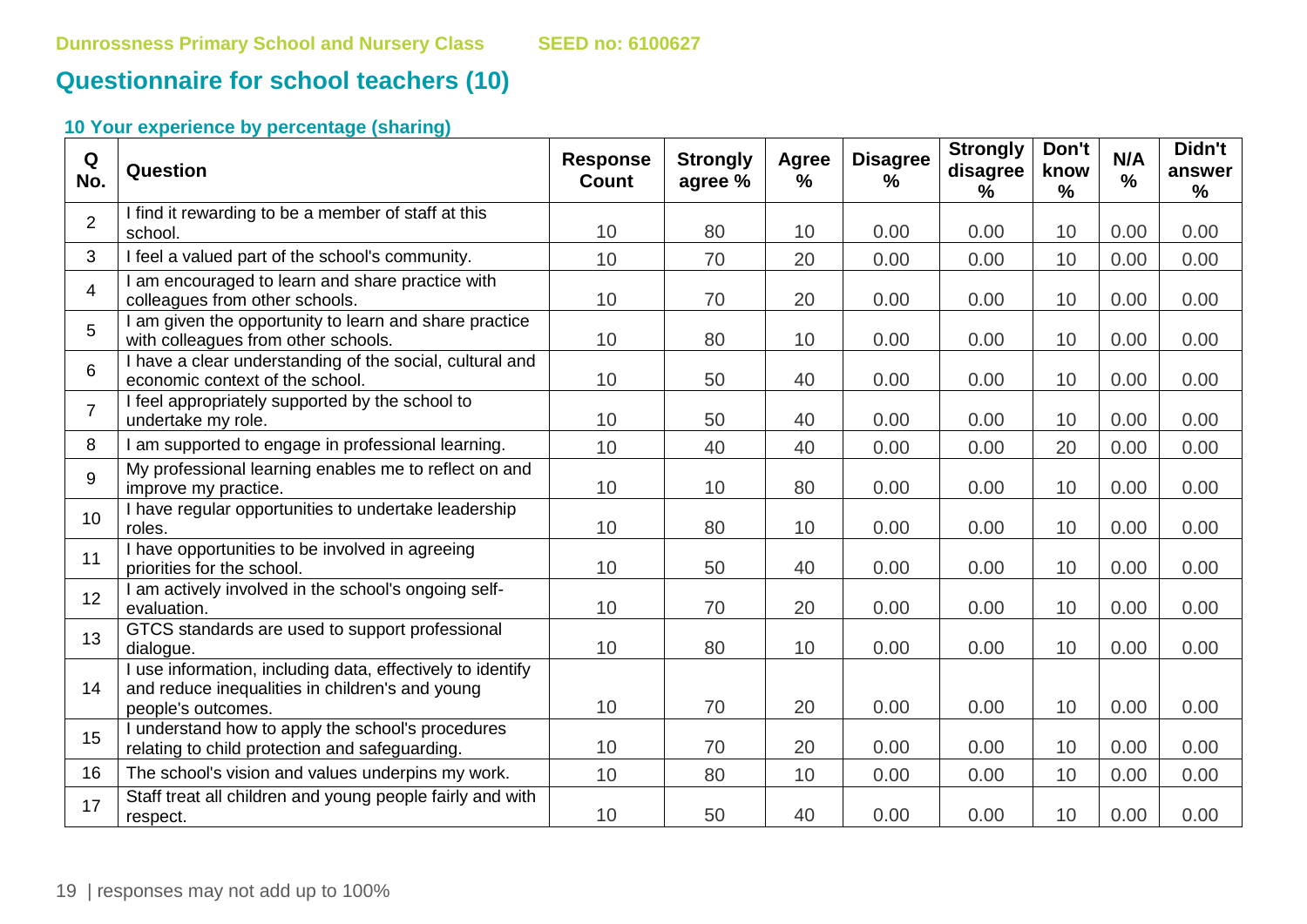| Q<br>No. | <b>Question (cont.)</b>                                                                                                                           | <b>Response</b><br><b>Count</b> | <b>Strongly</b><br>agree % | <b>Agree</b><br>$\frac{9}{6}$ | <b>Disagree</b><br>$\%$ | <b>Strongly</b><br>disagree<br>% | Don't<br>know<br>$\frac{0}{0}$ | N/A<br>% | Didn't<br>answer<br>$\frac{9}{6}$ |
|----------|---------------------------------------------------------------------------------------------------------------------------------------------------|---------------------------------|----------------------------|-------------------------------|-------------------------|----------------------------------|--------------------------------|----------|-----------------------------------|
| 18       | Colleagues treat each other with respect.                                                                                                         | 10                              | 50                         | 40                            | 0.00                    | 0.00                             | 10                             | 0.00     | 0.00                              |
| 19       | Children and young people are encouraged and<br>supported to treat others with respect.                                                           | 10                              | 90                         | 0.00                          | 0.00                    | 0.00                             | 10                             | 0.00     | 0.00                              |
| 20       | Children and young people are well behaved.                                                                                                       | 10                              | 40                         | 50                            | 0.00                    | 0.00                             | 10                             | 0.00     | 0.00                              |
| 21       | The school deals effectively with any bullying.                                                                                                   | 10                              | 30                         | 50                            | 0.00                    | 0.00                             | 20                             | 0.00     | 0.00                              |
| 22       | I am provided with feedback when I report an incident.                                                                                            | 10                              | 30                         | 60                            | 0.00                    | 0.00                             | 10                             | 0.00     | 0.00                              |
| 23       | Staff at all levels within the school communicate<br>effectively with each other.                                                                 | 10                              | 40                         | 50                            | 0.00                    | 0.00                             | 10                             | 0.00     | 0.00                              |
| 24       | The school's arrangements for engaging parents in<br>their child's learning are effective.                                                        | 10                              | 70                         | 20                            | 0.00                    | 0.00                             | 10                             | 0.00     | 0.00                              |
| 25       | The school is well led and managed.                                                                                                               | 10                              | 50                         | 30                            | 0.00                    | 0.00                             | 20                             | 0.00     | 0.00                              |
| 26       | Collaborative working across the school is effective in<br>taking forward improvement.                                                            | 10                              | 30                         | 60                            | 0.00                    | 0.00                             | 10                             | 0.00     | 0.00                              |
| 27       | Children and young people are engaged in their<br>learning.                                                                                       | 10                              | 20                         | 70                            | 0.00                    | 0.00                             | 10                             | 0.00     | 0.00                              |
| 28       | give children and young people regular feedback<br>which helps them to progress.                                                                  | 10                              | 20                         | 70                            | 0.00                    | 0.00                             | 10                             | 0.00     | 0.00                              |
| 29       | Children and young people are provided with<br>experiences which meet their learning needs.                                                       | 10                              | 0.00                       | 80                            | 10                      | 0.00                             | 10                             | 0.00     | 0.00                              |
| 30       | Children and young people are involved in talking<br>about and planning their learning.                                                           | 10                              | 0.00                       | 80                            | 20                      | 0.00                             | 0.00                           | 0.00     | 0.00                              |
| 31       | Children and young people are involved in setting their<br>learning targets.                                                                      | 10                              | 10                         | 80                            | 0.00                    | 0.00                             | 10                             | 0.00     | 0.00                              |
| 32       | Children and young people have the opportunity to<br>lead their learning.                                                                         | 10                              | 10                         | 80                            | 0.00                    | 0.00                             | 10                             | 0.00     | 0.00                              |
| 33       | I receive appropriate support for planning, preparation<br>and assessment.                                                                        | 10                              | 80                         | 10                            | 0.00                    | 0.00                             | 10                             | 0.00     | 0.00                              |
| 34       | The school has effective strategies to support children<br>and young people with their learning, including those<br>requiring additional support. | 10                              | 40                         | 50                            | 0.00                    | 0.00                             | 10                             | 0.00     | 0.00                              |
| 35       | Staff have a shared understanding of their<br>'responsibility of all' in literacy and numeracy and<br>health and wellbeing.                       | 10                              | 50                         | 40                            | 0.00                    | 0.00                             | 10                             | 0.00     | 0.00                              |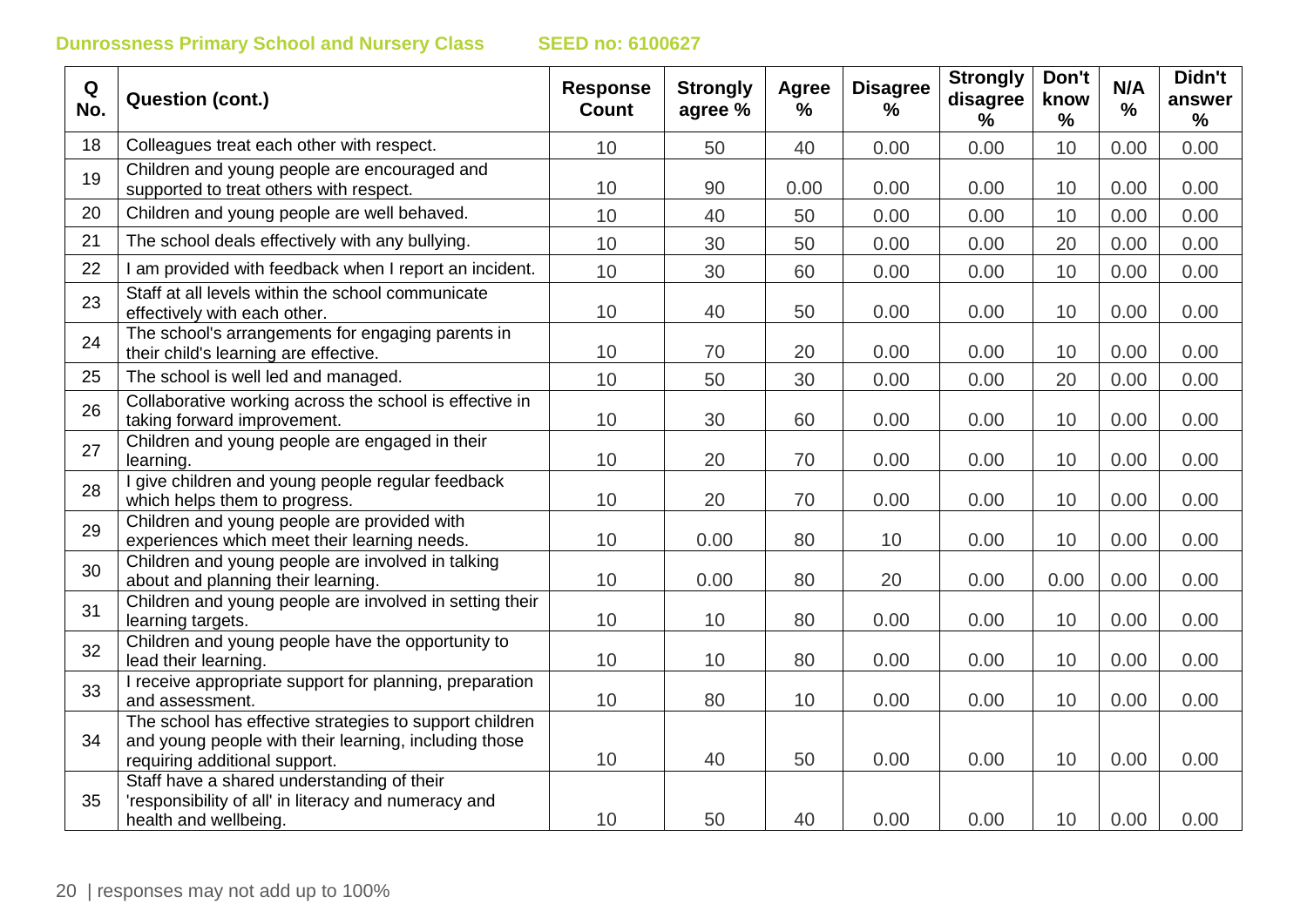| Q<br>No. | Question (cont.)                                      | Response<br>Count | <b>Strongly</b><br>agree % | Agree<br>$\frac{0}{0}$ | <b>Disagree</b><br>$\frac{9}{6}$ | <b>Strongly</b><br>disagree<br>% | Don't」<br>know<br>% | N/A<br>% | Didn't<br>answer<br>% |
|----------|-------------------------------------------------------|-------------------|----------------------------|------------------------|----------------------------------|----------------------------------|---------------------|----------|-----------------------|
| 36       | Moderation activities are helping me to make sound    |                   |                            | 7 <sup>c</sup>         |                                  |                                  |                     |          |                       |
|          | professional judgements.                              | 10                | 20                         |                        | 0.00                             | 0.00                             | 10                  | 0.00     | 0.00                  |
| 38       | I am aware of and involved in the school's strategies |                   |                            |                        |                                  |                                  |                     |          |                       |
|          | for raising attainment for all.                       | 10                | 40                         | 40                     | 0.00                             | 0.00                             | 20                  | 0.00     | 0.00                  |